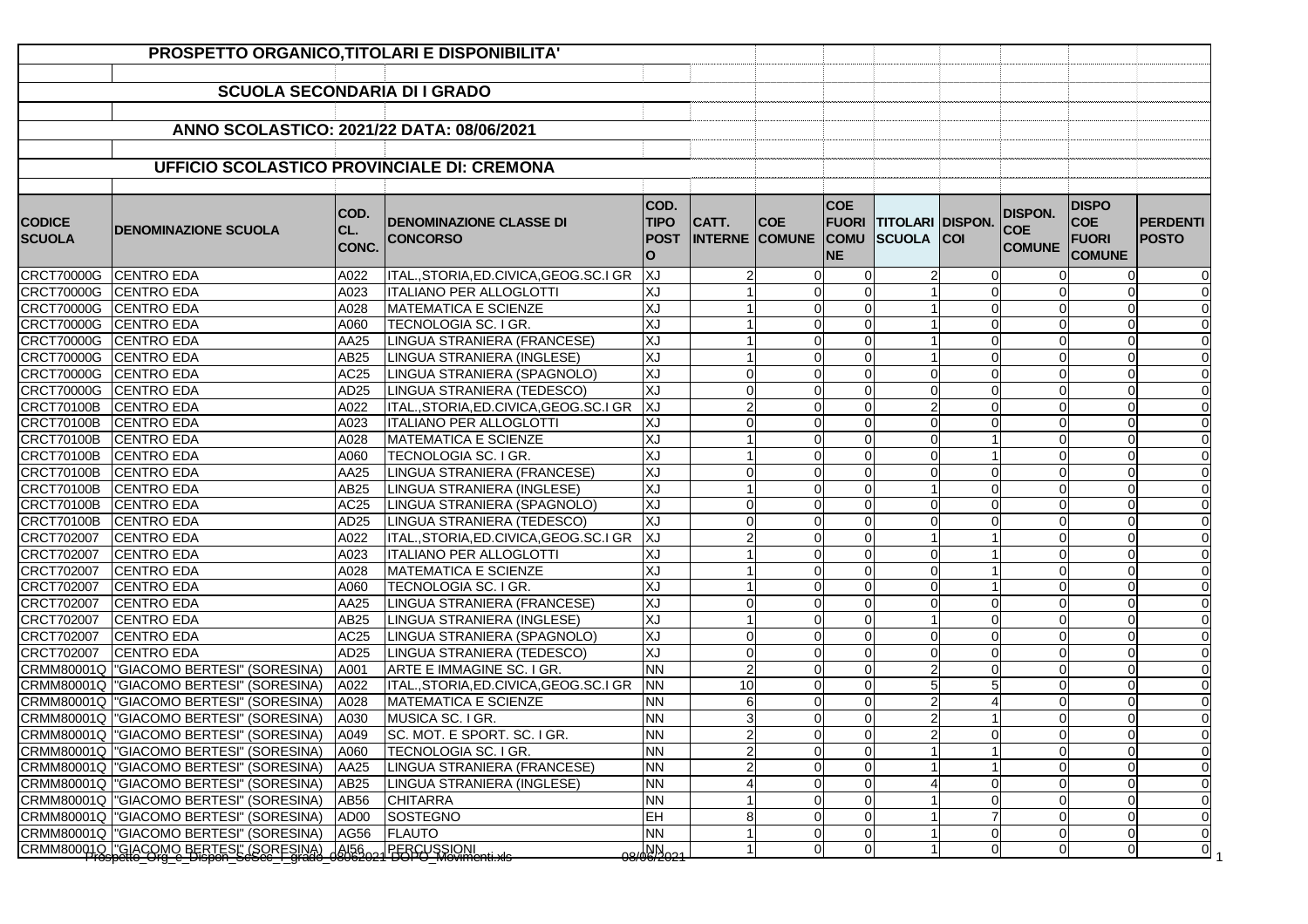| <b>CODICE</b><br><b>SCUOLA</b> | <b>DENOMINAZIONE SCUOLA</b>                                         | COD.<br>CL.<br><b>CONC.</b> | <b>DENOMINAZIONE CLASSE DI</b><br><b>CONCORSO</b> | COD.<br><b>TIPO</b><br><b>POST</b><br>$\Omega$ | CATT.          | <b>COE</b><br><b>INTERNE COMUNE COMU</b> | <b>COE</b><br><b>FUORI</b><br><b>NE</b> | <b>TITOLARI DISPON.</b><br><b>SCUOLA</b> | <b>COI</b>     | <b>DISPON.</b><br><b>COE</b><br><b>COMUNE</b> | <b>DISPO</b><br><b>COE</b><br><b>FUORI</b><br><b>COMUNE</b> | <b>PERDENTI</b><br><b>POSTO</b> |
|--------------------------------|---------------------------------------------------------------------|-----------------------------|---------------------------------------------------|------------------------------------------------|----------------|------------------------------------------|-----------------------------------------|------------------------------------------|----------------|-----------------------------------------------|-------------------------------------------------------------|---------------------------------|
|                                | CRMM80001Q   "GIACOMO BERTESI" (SORESINA)                           | AJ56                        | <b>PIANOFORTE</b>                                 | <b>NN</b>                                      |                | ∩                                        | ∩                                       |                                          | $\Omega$       |                                               | $\Omega$                                                    |                                 |
|                                | CRMM80101G  "DIOTTI" (CASALMAGGIORE)                                | A001                        | ARTE E IMMAGINE SC. I GR.                         | <b>NN</b>                                      | $\overline{2}$ |                                          | ∩                                       |                                          |                |                                               |                                                             |                                 |
|                                | CRMM80101G   "DIOTTI" (CASALMAGGIORE)                               | A022                        | ITAL., STORIA, ED. CIVICA, GEOG. SC. I GR         | <b>NN</b>                                      | 11             | n                                        | O                                       | 10                                       |                |                                               | $\Omega$                                                    |                                 |
|                                | CRMM80101G  "DIOTTI" (CASALMAGGIORE)                                | A028                        | <b>MATEMATICA E SCIENZE</b>                       | <b>NN</b>                                      | 6              | n                                        | $\Omega$                                |                                          |                |                                               | $\Omega$                                                    |                                 |
|                                | CRMM80101G  "DIOTTI" (CASALMAGGIORE)                                | A030                        | MUSICA SC. I GR.                                  | <b>NN</b>                                      |                |                                          | ∩                                       |                                          | $\Omega$       |                                               | $\Omega$                                                    |                                 |
|                                | CRMM80101G  "DIOTTI" (CASALMAGGIORE)                                | A049                        | SC. MOT. E SPORT. SC. I GR.                       | <b>NN</b>                                      |                | ∩                                        | $\Omega$                                |                                          |                |                                               | $\Omega$                                                    | $\Omega$                        |
|                                | CRMM80101G   "DIOTTI" (CASALMAGGIORE)                               | A060                        | TECNOLOGIA SC. I GR.                              | <b>NN</b>                                      |                | ∩                                        | $\Omega$                                |                                          | 0              |                                               | $\Omega$                                                    |                                 |
|                                | CRMM80101G  "DIOTTI" (CASALMAGGIORE)                                | AA25                        | LINGUA STRANIERA (FRANCESE)                       | <b>NN</b>                                      |                | ∩                                        | $\Omega$                                |                                          | $\mathbf 0$    |                                               | $\Omega$                                                    |                                 |
|                                | CRMM80101G  "DIOTTI" (CASALMAGGIORE)                                | AB25                        | <b>LINGUA STRANIERA (INGLESE)</b>                 | <b>NN</b>                                      |                |                                          | ∩                                       |                                          | $\Omega$       |                                               | ∩                                                           |                                 |
|                                | CRMM80101G  "DIOTTI" (CASALMAGGIORE)                                | AD <sub>00</sub>            | <b>SOSTEGNO</b>                                   | EH                                             | 12             | ∩                                        | $\mathbf{0}$                            |                                          | 10             |                                               | $\Omega$                                                    |                                 |
|                                | CRMM80201B  "E.FERMI" (MONTODINE)                                   | A001                        | ARTE E IMMAGINE SC. I GR.                         | <b>NN</b>                                      |                |                                          | $\Omega$                                |                                          | $\mathbf 0$    |                                               | $\Omega$                                                    |                                 |
|                                | CRMM80201B  "E.FERMI" (MONTODINE)                                   | A022                        | ITAL., STORIA, ED. CIVICA, GEOG. SC. I GR         | <b>NN</b>                                      |                | O                                        | $\Omega$                                |                                          | $\mathbf 0$    |                                               | $\mathbf 0$                                                 |                                 |
|                                | CRMM80201B  "E.FERMI" (MONTODINE)                                   | A028                        | <b>MATEMATICA E SCIENZE</b>                       | <b>NN</b>                                      |                |                                          | $\Omega$                                |                                          | $\mathbf 0$    |                                               | $\Omega$                                                    |                                 |
|                                | CRMM80201B  "E.FERMI" (MONTODINE)                                   | A030                        | MUSICA SC. I GR.                                  | <b>NN</b>                                      |                |                                          | $\Omega$                                |                                          | $\Omega$       |                                               | $\Omega$                                                    |                                 |
|                                | CRMM80201B  "E.FERMI" (MONTODINE)                                   | A049                        | SC. MOT. E SPORT. SC. I GR.                       | <b>NN</b>                                      |                | O                                        | $\Omega$                                |                                          | $\mathbf 0$    |                                               | $\Omega$                                                    |                                 |
| CRMM80201B                     | "E.FERMI" (MONTODINE)                                               | A060                        | TECNOLOGIA SC. I GR.                              | <b>NN</b>                                      |                | $\Omega$                                 | $\Omega$                                |                                          | $\mathbf 0$    |                                               | $\mathbf 0$                                                 |                                 |
| CRMM80201B                     | "E.FERMI" (MONTODINE)                                               | AA25                        | LINGUA STRANIERA (FRANCESE)                       | <b>NN</b>                                      |                | $\Omega$                                 | $\Omega$                                |                                          | $\mathbf 0$    |                                               | $\Omega$                                                    |                                 |
| CRMM80201B                     | "E.FERMI" (MONTODINE)                                               | AB25                        | LINGUA STRANIERA (INGLESE)                        | <b>NN</b>                                      | 3              | ∩                                        | $\Omega$                                |                                          |                |                                               | $\Omega$                                                    | $\Omega$                        |
| CRMM80201B                     | "E.FERMI" (MONTODINE)                                               | AD00                        | <b>SOSTEGNO</b>                                   | EH                                             | 3              |                                          | $\Omega$                                |                                          | $\overline{2}$ |                                               | $\Omega$                                                    |                                 |
| CRMM803017                     | "UBALDO FERRARI"                                                    | A001                        | ARTE E IMMAGINE SC. I GR.                         | <b>NN</b>                                      |                |                                          | ∩                                       |                                          |                |                                               |                                                             |                                 |
|                                | (CASTELVERDE)                                                       |                             |                                                   |                                                |                |                                          |                                         |                                          |                |                                               |                                                             |                                 |
| CRMM803017                     | "UBALDO FERRARI"                                                    | A022                        | ITAL., STORIA, ED.CIVICA, GEOG.SC.I GR            | <b>NN</b>                                      | 6              | ∩                                        | $\Omega$                                |                                          | $\Omega$       |                                               | ∩                                                           |                                 |
|                                | (CASTELVERDE)                                                       |                             |                                                   |                                                |                |                                          |                                         |                                          |                |                                               |                                                             |                                 |
| CRMM803017                     | "UBALDO FERRARI"                                                    | A028                        | <b>MATEMATICA E SCIENZE</b>                       | <b>NN</b>                                      | 3              | n                                        |                                         |                                          |                |                                               |                                                             |                                 |
|                                | (CASTELVERDE)                                                       |                             |                                                   |                                                |                |                                          |                                         |                                          |                |                                               |                                                             |                                 |
| CRMM803017                     | "UBALDO FERRARI"                                                    | A030                        | MUSICA SC. I GR.                                  | <b>NN</b>                                      |                |                                          |                                         |                                          |                |                                               | ∩                                                           |                                 |
|                                | (CASTELVERDE)                                                       |                             |                                                   |                                                |                |                                          |                                         |                                          |                |                                               |                                                             |                                 |
| CRMM803017                     | "UBALDO FERRARI"                                                    | A049                        | SC. MOT. E SPORT. SC. I GR.                       | <b>NN</b>                                      |                | ∩                                        | $\Omega$                                |                                          | $\Omega$       |                                               | $\Omega$                                                    |                                 |
|                                | (CASTELVERDE)                                                       |                             |                                                   |                                                |                |                                          |                                         |                                          |                |                                               |                                                             |                                 |
| CRMM803017                     | "UBALDO FERRARI"                                                    | A060                        | TECNOLOGIA SC. I GR.                              | <b>NN</b>                                      |                | $\Omega$                                 | $\Omega$                                |                                          |                |                                               | $\Omega$                                                    |                                 |
|                                | (CASTELVERDE)                                                       |                             |                                                   |                                                |                |                                          |                                         |                                          |                |                                               |                                                             |                                 |
| CRMM803017                     | "UBALDO FERRARI"                                                    | AA25                        | LINGUA STRANIERA (FRANCESE)                       | <b>NN</b>                                      |                |                                          | $\Omega$                                |                                          | ∩              |                                               | $\Omega$                                                    |                                 |
|                                | (CASTELVERDE)                                                       |                             |                                                   |                                                |                |                                          |                                         |                                          |                |                                               |                                                             |                                 |
| CRMM803017                     | "UBALDO FERRARI"                                                    | AB25                        | LINGUA STRANIERA (INGLESE)                        | <b>NN</b>                                      |                | ∩                                        | ∩                                       |                                          | $\Omega$       |                                               | $\Omega$                                                    |                                 |
|                                | (CASTELVERDE)                                                       |                             |                                                   |                                                |                |                                          |                                         |                                          |                |                                               |                                                             |                                 |
| CRMM803017                     | "UBALDO FERRARI"                                                    | AD <sub>00</sub>            | <b>SOSTEGNO</b>                                   | <b>EH</b>                                      |                | n                                        | $\Omega$                                |                                          | 2              |                                               | $\Omega$                                                    |                                 |
|                                | (CASTELVERDE)                                                       |                             |                                                   |                                                |                |                                          |                                         |                                          |                |                                               |                                                             |                                 |
|                                | CRMM804013  "P.SENTATI" (CASTELLEONE)                               | A001                        | ARTE E IMMAGINE SC. I GR.                         | <b>NN</b>                                      |                | 0                                        |                                         |                                          | $\overline{0}$ |                                               | $\mathbf 0$                                                 |                                 |
|                                | CRMM804013  "P.SENTATI" (CASTELLEONE)                               | A022                        | ITAL., STORIA, ED. CIVICA, GEOG. SC. I GR         | <b>NN</b>                                      | 8 <sup>1</sup> | 0                                        | $\overline{1}$                          | 6                                        | $\overline{2}$ | $\Omega$                                      |                                                             | 0                               |
|                                | CRMM804013  "P.SENTATI" (CASTELLEONE)                               | A028                        | <b>MATEMATICA E SCIENZE</b>                       | <b>NN</b>                                      | 5 <sub>1</sub> | $\Omega$                                 | $\Omega$                                |                                          |                |                                               | $\Omega$                                                    | $\mathbf 0$                     |
| CRMM804013                     | "P.SENTATI" (CASTELLEONE)                                           | A030                        | MUSICA SC. I GR.                                  | <b>NN</b>                                      |                | 0                                        |                                         |                                          |                |                                               |                                                             | $\mathbf 0$                     |
| CRMM804013                     | "P.SENTATI" (CASTELLEONE)                                           | A049                        | SC. MOT. E SPORT. SC. I GR.                       | <b>NN</b>                                      |                | $\Omega$                                 |                                         |                                          | $\mathbf 0$    |                                               | $\Omega$                                                    | $\Omega$                        |
| CRMM804013                     | "P.SENTATI" (CASTELLEONE)                                           | A060                        | TECNOLOGIA SC. I GR.                              | <b>NN</b>                                      |                | $\Omega$                                 |                                         |                                          |                |                                               |                                                             | $\mathbf 0$                     |
| CRMM804013                     | "P.SENTATI" (CASTELLEONE)                                           | AA25                        | LINGUA STRANIERA (FRANCESE)                       | <b>NN</b>                                      |                | 0                                        |                                         |                                          | $\mathbf 0$    |                                               |                                                             | $\mathbf 0$                     |
|                                |                                                                     |                             |                                                   |                                                | 3              | 0                                        | $\overline{1}$                          |                                          | $\overline{0}$ | $\Omega$                                      | $\overline{0}$                                              | 0                               |
|                                | CRMM804013 P.SENTATI" (CASTELLEONE) AB25 LINGUA STRANIERA (INGLESE) |                             |                                                   | $\frac{NN}{08/06/2021}$                        |                |                                          |                                         |                                          |                |                                               |                                                             | 2                               |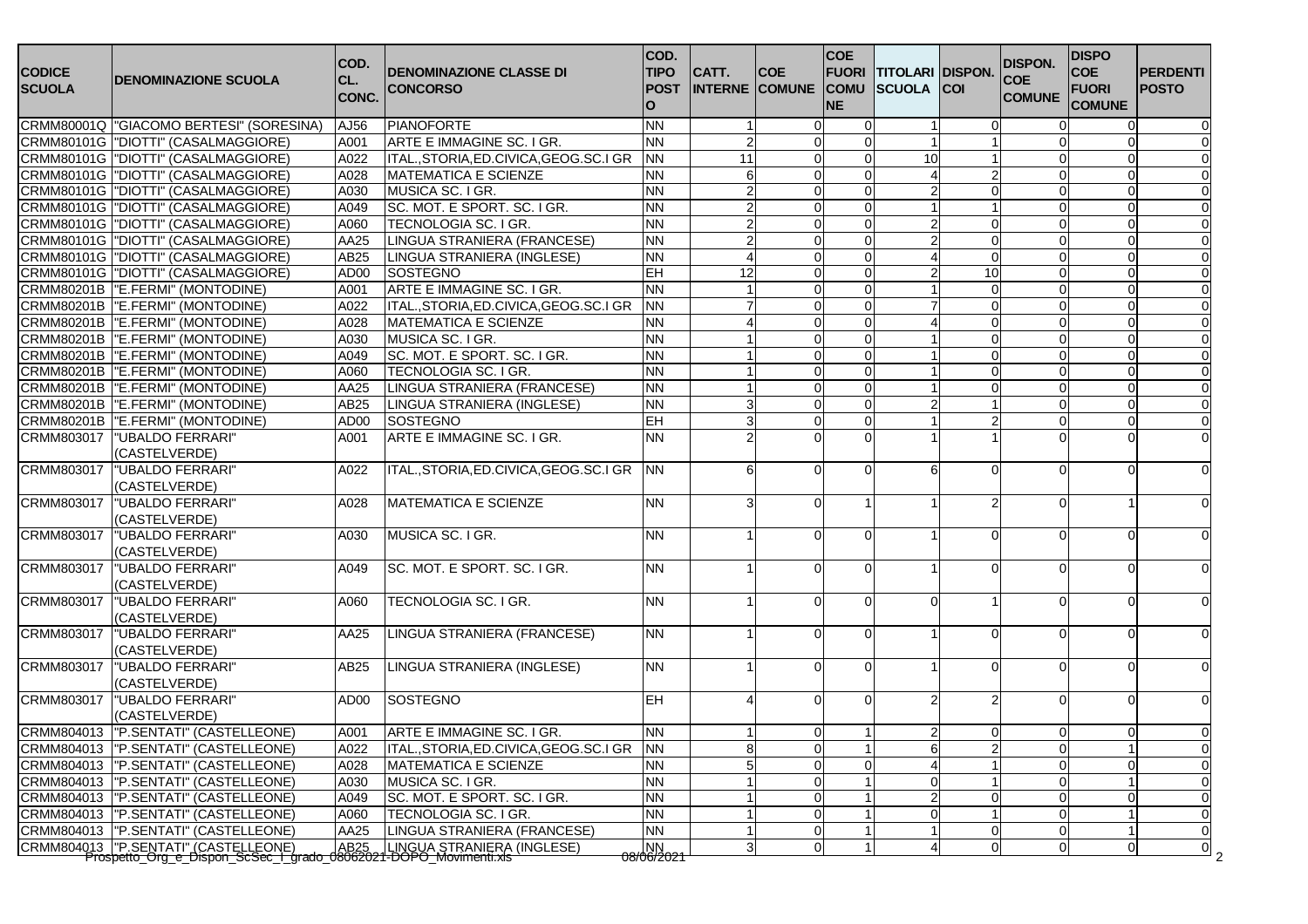| <b>CODICE</b><br><b>SCUOLA</b> | <b>DENOMINAZIONE SCUOLA</b>                                      | COD.<br>CL.<br>CONC. | <b>DENOMINAZIONE CLASSE DI</b><br><b>CONCORSO</b> | COD.<br><b>TIPO</b><br><b>POST</b><br>$\Omega$ | CATT.    | <b>COE</b><br><b>INTERNE COMUNE COMU SCUOLA</b> | <b>COE</b><br><b>FUORI</b><br><b>NE</b> | <b>TITOLARI DISPON.</b> | <b>ICOI</b> | <b>DISPON.</b><br><b>COE</b><br><b>COMUNE</b> | <b>DISPO</b><br><b>COE</b><br><b>FUORI</b><br><b>COMUNE</b> | <b>PERDENTI</b><br><b>POSTO</b> |
|--------------------------------|------------------------------------------------------------------|----------------------|---------------------------------------------------|------------------------------------------------|----------|-------------------------------------------------|-----------------------------------------|-------------------------|-------------|-----------------------------------------------|-------------------------------------------------------------|---------------------------------|
|                                | CRMM804013  "P.SENTATI" (CASTELLEONE)                            | AC56                 | <b>CLARINETTO</b>                                 | <b>NN</b>                                      |          |                                                 |                                         |                         |             |                                               |                                                             |                                 |
|                                | CRMM804013  "P.SENTATI" (CASTELLEONE)                            | AD00                 | SOSTEGNO                                          | EH                                             | 6        | ∩                                               | $\Omega$                                |                         |             |                                               |                                                             |                                 |
|                                | CRMM804013  "P.SENTATI" (CASTELLEONE)                            | AI56                 | <b>PERCUSSIONI</b>                                | <b>NN</b>                                      |          | $\Omega$                                        | $\Omega$                                |                         |             |                                               | $\Omega$                                                    |                                 |
|                                | CRMM804013  "P.SENTATI" (CASTELLEONE)                            | AJ56                 | <b>PIANOFORTE</b>                                 | <b>NN</b>                                      |          | $\Omega$                                        | $\Omega$                                |                         | 0           |                                               |                                                             |                                 |
|                                | CRMM804013  "P.SENTATI" (CASTELLEONE)                            | AM56                 | <b>VIOLINO</b>                                    | <b>NN</b>                                      |          |                                                 | $\Omega$                                |                         | $\Omega$    |                                               |                                                             |                                 |
|                                | CRMM80501V SEC. I GR "D. ALIGHIERI" OFFAN                        | A001                 | ARTE E IMMAGINE SC. I GR.                         | <b>NN</b>                                      |          | ∩                                               | $\Omega$                                |                         | $\Omega$    |                                               |                                                             |                                 |
|                                | CRMM80501V SEC. I GR "D. ALIGHIERI" OFFAN                        | A022                 | ITAL., STORIA, ED. CIVICA, GEOG. SC. I GR         | <b>NN</b>                                      | 12       | O                                               | $\Omega$                                |                         |             |                                               |                                                             |                                 |
|                                | CRMM80501V SEC. I GR "D. ALIGHIERI" OFFAN                        | A028                 | MATEMATICA E SCIENZE                              | <b>NN</b>                                      |          | O                                               | $\Omega$                                |                         |             |                                               | $\Omega$                                                    |                                 |
|                                | CRMM80501V SEC. I GR "D. ALIGHIERI" OFFAN                        | A030                 | MUSICA SC. I GR.                                  | <b>NN</b>                                      | 3        | $\Omega$                                        | $\Omega$                                |                         | $\Omega$    |                                               | $\Omega$                                                    |                                 |
| CRMM80501V                     | SEC. I GR "D. ALIGHIERI" OFFAN                                   | A049                 | SC. MOT. E SPORT. SC. I GR.                       | <b>NN</b>                                      |          | $\Omega$                                        | $\Omega$                                |                         | $\Omega$    |                                               | $\Omega$                                                    |                                 |
| CRMM80501V                     | SEC. I GR "D. ALIGHIERI" OFFAN                                   | A060                 | TECNOLOGIA SC. I GR.                              | <b>NN</b>                                      |          |                                                 | $\Omega$                                |                         | $\Omega$    |                                               | $\Omega$                                                    |                                 |
| CRMM80501V                     | SEC. I GR "D. ALIGHIERI" OFFAN                                   | AA25                 | LINGUA STRANIERA (FRANCESE)                       | <b>NN</b>                                      | $\Omega$ | <sup>0</sup>                                    | $\overline{1}$                          |                         | $\mathbf 0$ |                                               |                                                             |                                 |
|                                | CRMM80501V SEC. I GR "D. ALIGHIERI" OFFAN                        | AB25                 | LINGUA STRANIERA (INGLESE)                        | <b>NN</b>                                      |          | O                                               | $\Omega$                                |                         |             |                                               | $\Omega$                                                    |                                 |
|                                | CRMM80501V SEC. I GR "D. ALIGHIERI" OFFAN                        | AB56                 | <b>CHITARRA</b>                                   | <b>NN</b>                                      |          | $\Omega$                                        | $\Omega$                                |                         | $\mathbf 0$ |                                               | $\Omega$                                                    |                                 |
| <b>CRMM80501V</b>              | SEC. I GR "D. ALIGHIERI" OFFAN                                   | AC25                 | LINGUA STRANIERA (SPAGNOLO)                       | <b>NN</b>                                      |          | <sup>0</sup>                                    |                                         |                         | $\mathbf 0$ |                                               |                                                             |                                 |
| CRMM80501V                     | SEC. I GR "D. ALIGHIERI" OFFAN                                   | AC56                 | <b>CLARINETTO</b>                                 | <b>NN</b>                                      |          | <sup>0</sup>                                    | $\Omega$                                |                         |             |                                               | $\Omega$                                                    |                                 |
| CRMM80501V                     | SEC. I GR "D. ALIGHIERI" OFFAN                                   | AD00                 | SOSTEGNO                                          | <b>EH</b>                                      | 11       | O                                               | $\Omega$                                |                         | 11          |                                               | ∩                                                           |                                 |
|                                | CRMM80501V SEC. I GR "D. ALIGHIERI" OFFAN                        | AG56                 | <b>FLAUTO</b>                                     | <b>NN</b>                                      |          |                                                 | $\Omega$                                |                         | $\Omega$    |                                               |                                                             |                                 |
| CRMM80501V                     | SEC. I GR "D. ALIGHIERI" OFFAN                                   | AI56                 | <b>PERCUSSIONI</b>                                | <b>NN</b>                                      |          |                                                 | $\Omega$                                |                         |             |                                               |                                                             |                                 |
| CRMM80501V                     | SEC. I GR "D. ALIGHIERI" OFFAN                                   | AJ56                 | <b>PIANOFORTE</b>                                 | <b>NN</b>                                      |          | n                                               | $\Omega$                                |                         | $\Omega$    |                                               |                                                             |                                 |
|                                | CRMM80501V SEC. I GR "D. ALIGHIERI" OFFAN                        | AL56                 | <b>TROMBA</b>                                     | <b>NN</b>                                      |          |                                                 | $\Omega$                                |                         |             |                                               |                                                             |                                 |
|                                | CRMM80501V SEC. I GR "D. ALIGHIERI" OFFAN                        | AM56                 | <b>VIOLINO</b>                                    | <b>NN</b>                                      |          |                                                 | ∩                                       |                         |             |                                               |                                                             |                                 |
|                                | CRMM80601P  "C.A.PIACENTINI" (SERGNANO)                          | A001                 | ARTE E IMMAGINE SC. I GR.                         | <b>NN</b>                                      |          | ∩                                               |                                         |                         | $\Omega$    |                                               | $\Omega$                                                    |                                 |
|                                | CRMM80601P  "C.A.PIACENTINI" (SERGNANO)                          | A022                 | ITAL., STORIA, ED. CIVICA, GEOG. SC. I GR         | <b>NN</b>                                      | 8        | <sup>0</sup>                                    | $\Omega$                                |                         |             |                                               | $\Omega$                                                    |                                 |
|                                | CRMM80601P  "C.A.PIACENTINI" (SERGNANO)                          | A028                 | <b>MATEMATICA E SCIENZE</b>                       | <b>NN</b>                                      |          | <sup>0</sup>                                    | $\Omega$                                |                         | 3           |                                               | O                                                           |                                 |
|                                | CRMM80601P  "C.A.PIACENTINI" (SERGNANO)                          | A030                 | MUSICA SC. I GR.                                  | <b>NN</b>                                      |          |                                                 |                                         |                         |             |                                               |                                                             |                                 |
|                                | CRMM80601P  "C.A.PIACENTINI" (SERGNANO)                          | A049                 | SC. MOT. E SPORT. SC. I GR.                       | <b>NN</b>                                      |          |                                                 |                                         |                         | $\Omega$    |                                               |                                                             |                                 |
|                                | CRMM80601P  "C.A.PIACENTINI" (SERGNANO)                          | A060                 | TECNOLOGIA SC. I GR.                              | <b>NN</b>                                      |          | O                                               |                                         |                         | $\Omega$    |                                               | $\Omega$                                                    |                                 |
|                                | CRMM80601P  "C.A.PIACENTINI" (SERGNANO)                          | AA25                 | LINGUA STRANIERA (FRANCESE)                       | <b>NN</b>                                      |          | O                                               |                                         |                         | $\Omega$    |                                               |                                                             |                                 |
|                                | CRMM80601P  "C.A.PIACENTINI" (SERGNANO)                          | AB25                 | LINGUA STRANIERA (INGLESE)                        | <b>NN</b>                                      |          |                                                 |                                         |                         | $\Omega$    |                                               |                                                             |                                 |
|                                | CRMM80601P   "C.A.PIACENTINI" (SERGNANO)                         | AD00                 | SOSTEGNO                                          | EH                                             |          | $\Omega$                                        | $\Omega$                                |                         | 3           |                                               | $\Omega$                                                    |                                 |
|                                | CRMM80801A   "ENRICO FERMI" (PIZZIGHETTONE) A001                 |                      | ARTE E IMMAGINE SC. I GR.                         | <b>NN</b>                                      |          |                                                 |                                         |                         |             |                                               |                                                             |                                 |
|                                |                                                                  |                      |                                                   |                                                |          |                                                 |                                         |                         |             |                                               |                                                             |                                 |
|                                | CRMM80801A   "ENRICO FERMI" (PIZZIGHETTONE) A022                 |                      | ITAL., STORIA, ED.CIVICA, GEOG.SC.I GR            | <b>NN</b>                                      | g        | ∩                                               |                                         |                         |             |                                               |                                                             |                                 |
| CRMM80801A                     | ENRICO FERMI" (PIZZIGHETTONE) A028                               |                      | <b>MATEMATICA E SCIENZE</b>                       | <b>NN</b>                                      | 5        | n                                               | O                                       |                         |             |                                               |                                                             |                                 |
|                                | CRMM80801A   "ENRICO FERMI" (PIZZIGHETTONE) A030                 |                      | MUSICA SC. I GR.                                  | <b>NN</b>                                      |          | 0                                               |                                         |                         | $\mathbf 0$ | $\Omega$                                      | 1                                                           | $\Omega$                        |
| CRMM80801A                     | "ENRICO FERMI" (PIZZIGHETTONE) A049                              |                      | SC. MOT. E SPORT. SC. I GR.                       | <b>NN</b>                                      |          | n                                               |                                         |                         | ∩           |                                               |                                                             | $\Omega$                        |
| <b>CRMM80801A</b>              | "ENRICO FERMI" (PIZZIGHETTONE) A060                              |                      | <b>TECNOLOGIA SC. I GR.</b>                       | <b>NN</b>                                      |          |                                                 |                                         |                         |             |                                               |                                                             | $\Omega$                        |
| <b>CRMM80801A</b>              | "ENRICO FERMI" (PIZZIGHETTONE) AA25                              |                      | LINGUA STRANIERA (FRANCESE)                       | <b>NN</b>                                      |          |                                                 |                                         |                         |             |                                               |                                                             | $\Omega$                        |
|                                | Prospetto_Org_e_Dispon_ScSec_I_grado_08062021-DOPO_Movimenti.xls |                      |                                                   | 08/06/2021                                     |          |                                                 |                                         |                         |             |                                               |                                                             |                                 |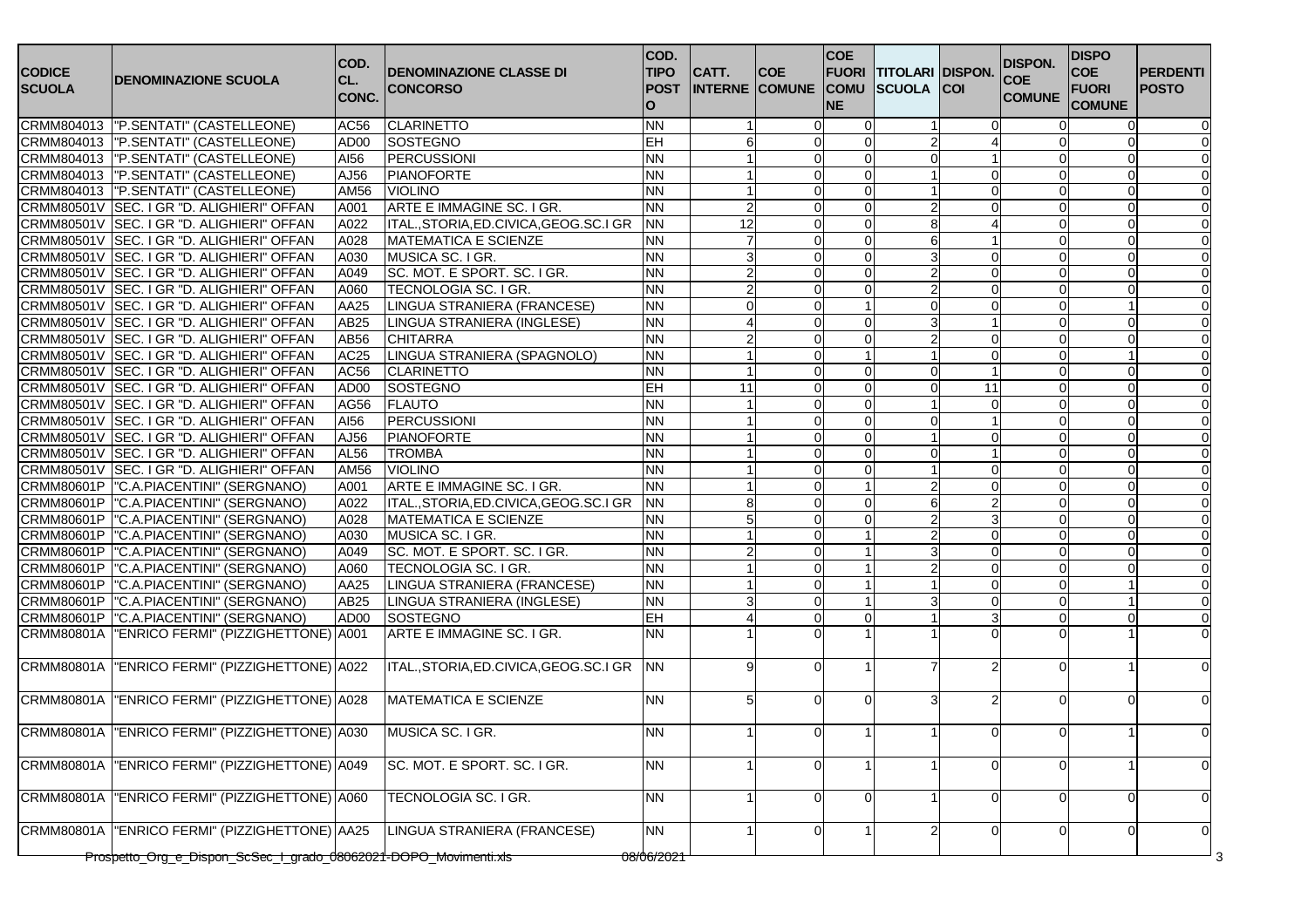| <b>CODICE</b><br><b>SCUOLA</b> | <b>DENOMINAZIONE SCUOLA</b>                      | COD.<br>CL.<br>CONC. | <b>DENOMINAZIONE CLASSE DI</b><br><b>CONCORSO</b> | COD.<br><b>TIPO</b><br><b>POST</b><br>$\Omega$ | CATT.          | <b>COE</b><br><b>INTERNE COMUNE COMU SCUOLA</b> | <b>COE</b><br><b>FUORI</b><br><b>NE</b> | <b>TITOLARI DISPON.</b> | <b>COI</b>     | <b>DISPON.</b><br><b>COE</b><br><b>COMUNE</b> | <b>DISPO</b><br><b>COE</b><br><b>FUORI</b><br><b>COMUNE</b> | <b>PERDENTI</b><br><b>POSTO</b> |
|--------------------------------|--------------------------------------------------|----------------------|---------------------------------------------------|------------------------------------------------|----------------|-------------------------------------------------|-----------------------------------------|-------------------------|----------------|-----------------------------------------------|-------------------------------------------------------------|---------------------------------|
|                                | CRMM80801A   "ENRICO FERMI" (PIZZIGHETTONE) AB25 |                      | LINGUA STRANIERA (INGLESE)                        | <b>NN</b>                                      |                |                                                 |                                         |                         |                |                                               |                                                             |                                 |
| <b>CRMM80801A</b>              | "ENRICO FERMI" (PIZZIGHETTONE) AB56              |                      | <b>CHITARRA</b>                                   | <b>NN</b>                                      |                | ∩                                               | $\Omega$                                |                         | $\Omega$       |                                               | ∩                                                           |                                 |
|                                | CRMM80801A   "ENRICO FERMI" (PIZZIGHETTONE) AC56 |                      | <b>CLARINETTO</b>                                 | <b>NN</b>                                      |                | ∩                                               | $\Omega$                                |                         | $\Omega$       |                                               |                                                             |                                 |
| <b>CRMM80801A</b>              | ENRICO FERMI" (PIZZIGHETTONE) AD00               |                      | <b>SOSTEGNO</b>                                   | <b>EH</b>                                      | 8              |                                                 |                                         |                         | 6              |                                               |                                                             |                                 |
|                                | CRMM80801A   "ENRICO FERMI" (PIZZIGHETTONE) AG56 |                      | <b>FLAUTO</b>                                     | <b>NN</b>                                      |                | ∩                                               | ∩                                       |                         | $\Omega$       |                                               | ∩                                                           |                                 |
|                                | CRMM80801A "ENRICO FERMI" (PIZZIGHETTONE) AJ56   |                      | <b>PIANOFORTE</b>                                 | <b>NN</b>                                      |                | ∩                                               | $\Omega$                                |                         | $\Omega$       |                                               | ∩                                                           |                                 |
|                                | CRMM809016  "UGO FOSCOLO" (VESCOVATO)            | A001                 | ARTE E IMMAGINE SC. I GR.                         | <b>NN</b>                                      | $\overline{2}$ | $\Omega$                                        | $\Omega$                                |                         |                |                                               | $\Omega$                                                    |                                 |
| CRMM809016                     | "UGO FOSCOLO" (VESCOVATO)                        | A022                 | ITAL., STORIA, ED. CIVICA, GEOG. SC. I GR         | <b>NN</b>                                      | 12             | $\Omega$                                        | $\Omega$                                | 10                      | 2              |                                               | $\Omega$                                                    | $\Omega$                        |
| CRMM809016                     | <b>UGO FOSCOLO" (VESCOVATO)</b>                  | A028                 | <b>MATEMATICA E SCIENZE</b>                       | <b>NN</b>                                      |                | $\Omega$                                        | $\Omega$                                |                         |                |                                               | $\Omega$                                                    |                                 |
| CRMM809016                     | <b>UGO FOSCOLO" (VESCOVATO)</b>                  | A030                 | MUSICA SC. I GR.                                  | <b>NN</b>                                      | 3              | $\Omega$                                        | $\Omega$                                |                         | $\Omega$       |                                               | $\Omega$                                                    |                                 |
| CRMM809016                     | <b>UGO FOSCOLO" (VESCOVATO)</b>                  | A049                 | SC. MOT. E SPORT. SC. I GR.                       | <b>NN</b>                                      | $\overline{2}$ | $\Omega$                                        | $\Omega$                                |                         | $\Omega$       |                                               | $\Omega$                                                    |                                 |
| CRMM809016                     | <b>UGO FOSCOLO" (VESCOVATO)</b>                  | A060                 | TECNOLOGIA SC. I GR.                              | <b>NN</b>                                      |                | ∩                                               | $\Omega$                                |                         |                |                                               |                                                             |                                 |
| CRMM809016                     | UGO FOSCOLO" (VESCOVATO)                         | AA25                 | LINGUA STRANIERA (FRANCESE)                       | <b>NN</b>                                      |                | ∩                                               | $\Omega$                                |                         | $\Omega$       |                                               |                                                             |                                 |
| CRMM809016                     | l"UGO FOSCOLO" (VESCOVATO)                       | AB25                 | LINGUA STRANIERA (INGLESE)                        | <b>NN</b>                                      |                | n                                               |                                         |                         | $\Omega$       |                                               |                                                             |                                 |
| CRMM809016                     | <b>UGO FOSCOLO" (VESCOVATO)</b>                  | AB56                 | <b>CHITARRA</b>                                   | <b>NN</b>                                      |                | n                                               | $\Omega$                                |                         | $\Omega$       |                                               |                                                             |                                 |
| CRMM809016                     | <b>UGO FOSCOLO" (VESCOVATO)</b>                  | AC56                 | <b>CLARINETTO</b>                                 | <b>NN</b>                                      |                | ∩                                               | $\Omega$                                |                         |                |                                               |                                                             |                                 |
| CRMM809016                     | "UGO FOSCOLO" (VESCOVATO)                        | AD00                 | SOSTEGNO                                          | EH                                             |                | ∩                                               | $\Omega$                                |                         |                |                                               | $\Omega$                                                    |                                 |
| CRMM809016                     | <b>UGO FOSCOLO" (VESCOVATO)</b>                  | AG56                 | <b>FLAUTO</b>                                     | <b>NN</b>                                      |                | $\Omega$                                        | $\Omega$                                |                         | $\Omega$       |                                               | $\Omega$                                                    |                                 |
| CRMM809016                     | "UGO FOSCOLO" (VESCOVATO)                        | AJ56                 | <b>PIANOFORTE</b>                                 | <b>NN</b>                                      |                | $\Omega$                                        | $\Omega$                                |                         | $\Omega$       |                                               | $\Omega$                                                    |                                 |
| CRMM81001A                     | <b>STEFANO JACINI'</b>                           | A001                 | ARTE E IMMAGINE SC. I GR.                         | <b>NN</b>                                      |                |                                                 |                                         |                         |                |                                               |                                                             |                                 |
|                                | (CASALBUTTANO)                                   |                      |                                                   |                                                |                |                                                 |                                         |                         |                |                                               |                                                             |                                 |
| CRMM81001A                     | "STEFANO JACINI'                                 | A022                 | ITAL., STORIA, ED. CIVICA, GEOG. SC. I GR         | <b>NN</b>                                      | 5              | ∩                                               | $\Omega$                                |                         |                |                                               | ∩                                                           |                                 |
|                                | (CASALBUTTANO)                                   |                      |                                                   |                                                |                |                                                 |                                         |                         |                |                                               |                                                             |                                 |
| CRMM81001A                     | <b>STEFANO JACINI</b>                            | A028                 | <b>MATEMATICA E SCIENZE</b>                       | <b>NN</b>                                      | 3              |                                                 | $\Omega$                                |                         |                |                                               |                                                             |                                 |
|                                | (CASALBUTTANO)                                   |                      |                                                   |                                                |                |                                                 |                                         |                         |                |                                               |                                                             |                                 |
| CRMM81001A                     | "STEFANO JACINI'                                 | A030                 | MUSICA SC. I GR.                                  | <b>NN</b>                                      |                |                                                 | $\Omega$                                |                         |                |                                               |                                                             |                                 |
|                                | (CASALBUTTANO)                                   |                      |                                                   |                                                |                |                                                 |                                         |                         |                |                                               |                                                             |                                 |
| CRMM81001A                     | <b>STEFANO JACINI'</b>                           | A049                 | SC. MOT. E SPORT. SC. I GR.                       | <b>NN</b>                                      |                | ∩                                               |                                         |                         | $\Omega$       |                                               |                                                             |                                 |
|                                | (CASALBUTTANO)                                   |                      |                                                   |                                                |                |                                                 |                                         |                         |                |                                               |                                                             |                                 |
| CRMM81001A                     | "STEFANO JACINI'                                 | A060                 | TECNOLOGIA SC. I GR.                              | <b>NN</b>                                      |                | n                                               |                                         |                         | $\Omega$       |                                               | ∩                                                           |                                 |
|                                | (CASALBUTTANO)                                   |                      |                                                   |                                                |                |                                                 |                                         |                         |                |                                               |                                                             |                                 |
|                                | CRMM81001A   "STEFANO JACINI"                    | AA25                 | LINGUA STRANIERA (FRANCESE)                       | <b>NN</b>                                      |                | 0                                               | $\Omega$                                |                         | 0              |                                               | $\mathbf 0$                                                 | $\Omega$                        |
|                                | (CASALBUTTANO)                                   |                      |                                                   |                                                |                |                                                 |                                         |                         |                |                                               |                                                             |                                 |
| CRMM81001A                     | "STEFANO JACINI"                                 | AB25                 | <b>LINGUA STRANIERA (INGLESE)</b>                 | <b>NN</b>                                      | $\overline{2}$ | ∩                                               |                                         |                         | $\Omega$       |                                               |                                                             | $\Omega$                        |
|                                | (CASALBUTTANO)                                   |                      |                                                   |                                                |                |                                                 |                                         |                         |                |                                               |                                                             |                                 |
| CRMM81001A                     | "STEFANO JACINI"                                 | AD00                 | <b>SOSTEGNO</b>                                   | <b>EH</b>                                      |                |                                                 | O                                       |                         |                |                                               |                                                             | $\mathbf 0$                     |
|                                | (CASALBUTTANO)                                   |                      |                                                   |                                                |                |                                                 |                                         |                         |                |                                               |                                                             |                                 |
| CRMM811016                     | <b>GIOVANNI XXIII" (SONCINO)</b>                 | A001                 | ARTE E IMMAGINE SC. I GR.                         | <b>NN</b>                                      | 2              | <sup>0</sup>                                    | 0                                       |                         | 0              |                                               | 0                                                           | 0                               |
|                                |                                                  |                      |                                                   |                                                | 5 <sup>1</sup> | 0                                               |                                         |                         | $\overline{2}$ |                                               |                                                             | $\overline{0}$                  |
|                                |                                                  |                      |                                                   |                                                |                |                                                 |                                         |                         |                |                                               |                                                             |                                 |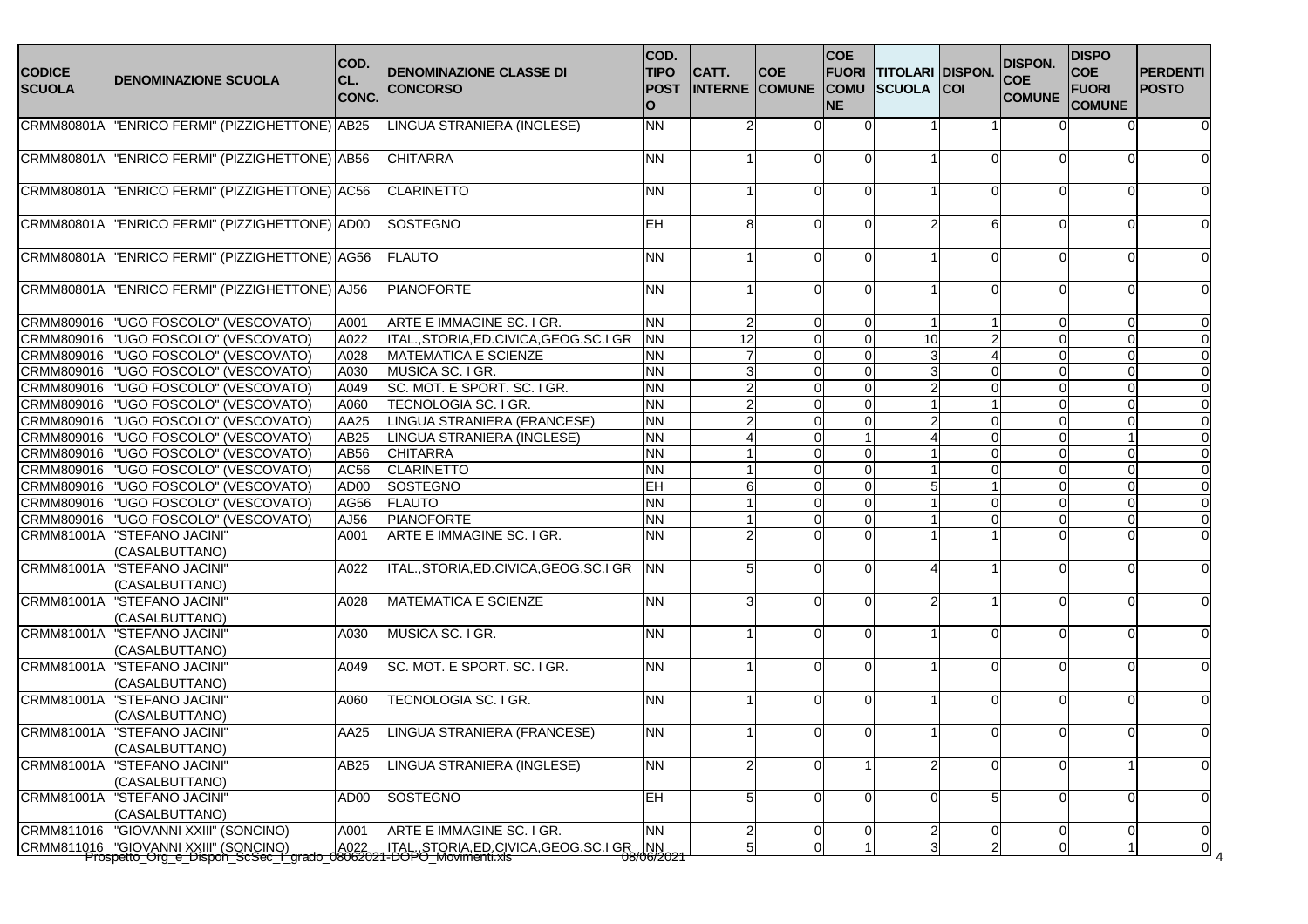| CRMM811016  "GIOVANNI XXIII" (SONCINO)<br><b>NN</b><br>A028<br><b>MATEMATICA E SCIENZE</b><br>3<br>$\mathbf 0$<br>0<br>$\Omega$<br>CRMM811016<br>"GIOVANNI XXIII" (SONCINO)<br>MUSICA SC. I GR.<br><b>NN</b><br>A030<br>$\Omega$<br>$\Omega$<br>CRMM811016<br>SC. MOT. E SPORT. SC. I GR.<br><b>NN</b><br><b>GIOVANNI XXIII" (SONCINO)</b><br>A049<br>$\Omega$<br>$\Omega$<br>$\Omega$<br><b>NN</b><br>CRMM811016<br><b>GIOVANNI XXIII" (SONCINO)</b><br>A060<br>TECNOLOGIA SC. I GR.<br>$\mathbf 0$<br>$\mathbf 0$<br>$\mathbf 0$<br>$\Omega$<br><b>NN</b><br>CRMM811016<br><b>GIOVANNI XXIII" (SONCINO)</b><br>AA25<br>LINGUA STRANIERA (FRANCESE)<br>$\Omega$<br>$\Omega$<br>$\Omega$<br>$\Omega$<br><b>NN</b><br>CRMM811016<br><b>GIOVANNI XXIII" (SONCINO)</b><br>LINGUA STRANIERA (INGLESE)<br>$\Omega$<br>$\Omega$<br>AB25<br>2<br>$\Omega$<br>CRMM811016<br>EH<br><b>GIOVANNI XXIII" (SONCINO)</b><br>SOSTEGNO<br>3<br>3<br>AD00<br>$\Omega$<br>$\Omega$<br>$\Omega$<br>ARTE E IMMAGINE SC. I GR.<br>CRMM812012<br><b>NN</b><br>"A.MANZONI" (TRESCORE<br>A001<br>$\Omega$<br>CREMASCO)<br>"A.MANZONI" (TRESCORE<br>ITAL., STORIA, ED. CIVICA, GEOG. SC. I GR<br><b>NN</b><br>CRMM812012<br>10<br>A022<br>∩<br>$\Omega$<br>$\Omega$<br>CREMASCO)<br>"A.MANZONI" (TRESCORE<br><b>MATEMATICA E SCIENZE</b><br><b>NN</b><br>A028<br>6<br>∩<br>∩<br>∩<br>CREMASCO)<br>"A.MANZONI" (TRESCORE<br>MUSICA SC. I GR.<br><b>NN</b><br>A030<br>CREMASCO)<br>"A.MANZONI" (TRESCORE<br>SC. MOT. E SPORT. SC. I GR.<br><b>NN</b><br>A049<br>$\Omega$<br>∩<br>CREMASCO)<br>"A.MANZONI" (TRESCORE<br>TECNOLOGIA SC. I GR.<br><b>NN</b><br>A060<br>$\Omega$<br>$\Omega$<br>$\Omega$<br>CREMASCO)<br>"A.MANZONI" (TRESCORE<br>LINGUA STRANIERA (FRANCESE)<br><b>NN</b><br>AA25<br>$\Omega$<br>$\Omega$<br>$\Omega$<br>CREMASCO)<br>"A.MANZONI" (TRESCORE<br><b>NN</b><br>CRMM812012<br>LINGUA STRANIERA (INGLESE)<br>AB25<br>3<br>$\Omega$<br>CREMASCO)<br>"A.MANZONI" (TRESCORE<br>SOSTEGNO<br>AD00<br><b>EH</b><br>8<br>$\Omega$<br>∩<br>$\Omega$<br>CREMASCO)<br>"ANGELO G.RONCALLI" (GUSSOLA) A001<br>ARTE E IMMAGINE SC. I GR.<br>CRMM81301T<br><b>NN</b><br>$\Omega$<br>$\Omega$<br>"ANGELO G.RONCALLI" (GUSSOLA) A022<br>ITAL., STORIA, ED. CIVICA, GEOG. SC. I GR<br><b>NN</b><br>8<br>$\Omega$<br><b>NN</b><br><b>MATEMATICA E SCIENZE</b><br>5<br>$\mathcal{P}$<br>$\Omega$<br>$\Omega$<br>$\Omega$<br>"ANGELO G.RONCALLI" (GUSSOLA) A030<br>MUSICA SC. I GR.<br><b>NN</b><br>$\Omega$<br>$\Omega$<br>∩<br>SC. MOT. E SPORT. SC. I GR.<br><b>NN</b><br>$\overline{2}$<br>$\Omega$<br>$\Omega$<br>∩<br>"ANGELO G.RONCALLI" (GUSSOLA) A060<br>TECNOLOGIA SC. I GR.<br><b>NN</b><br>$\Omega$<br>$\Omega$<br><b>NN</b><br>LINGUA STRANIERA (FRANCESE)<br>$\overline{0}$<br>0<br>$\Omega$<br>CRMM81301T<br>"ANGELO G.RONCALLI" (GUSSOLA) AB25<br>LINGUA STRANIERA (INGLESE)<br><b>NN</b><br>2<br>$\Omega$<br>$\Omega$<br>$\Omega$<br>$\Omega$<br>"ANGELO G.RONCALLI" (GUSSOLA) AD00<br>EH<br><b>CRMM81301T</b><br><b>SOSTEGNO</b><br>6<br>0<br>$\Omega$<br>$\Omega$<br>3 | <b>CODICE</b><br><b>SCUOLA</b> | <b>IDENOMINAZIONE SCUOLA</b> | COD.<br>CL.<br>CONC. | <b>DENOMINAZIONE CLASSE DI</b><br><b>CONCORSO</b> | COD.<br><b>TIPO</b><br><b>POST</b><br>O | CATT. | <b>COE</b><br><b>INTERNE COMUNE COMU</b> | <b>COE</b><br><b>NE</b> | FUORI TITOLARI DISPON.<br><b>SCUOLA</b> | <b>COI</b> | <b>DISPON.</b><br><b>COE</b><br><b>COMUNE</b> | <b>DISPO</b><br><b>COE</b><br><b>FUORI</b><br><b>COMUNE</b> | <b>PERDENTI</b><br><b>POSTO</b> |
|--------------------------------------------------------------------------------------------------------------------------------------------------------------------------------------------------------------------------------------------------------------------------------------------------------------------------------------------------------------------------------------------------------------------------------------------------------------------------------------------------------------------------------------------------------------------------------------------------------------------------------------------------------------------------------------------------------------------------------------------------------------------------------------------------------------------------------------------------------------------------------------------------------------------------------------------------------------------------------------------------------------------------------------------------------------------------------------------------------------------------------------------------------------------------------------------------------------------------------------------------------------------------------------------------------------------------------------------------------------------------------------------------------------------------------------------------------------------------------------------------------------------------------------------------------------------------------------------------------------------------------------------------------------------------------------------------------------------------------------------------------------------------------------------------------------------------------------------------------------------------------------------------------------------------------------------------------------------------------------------------------------------------------------------------------------------------------------------------------------------------------------------------------------------------------------------------------------------------------------------------------------------------------------------------------------------------------------------------------------------------------------------------------------------------------------------------------------------------------------------------------------------------------------------------------------------------------------------------------------------------------------------------------------------------------------------------------------------------------------------------------------------------------------------------------------------------------------------------------------------------------------------------------------------------------------------------------------------------------------------------------------------------------------------------------------------|--------------------------------|------------------------------|----------------------|---------------------------------------------------|-----------------------------------------|-------|------------------------------------------|-------------------------|-----------------------------------------|------------|-----------------------------------------------|-------------------------------------------------------------|---------------------------------|
|                                                                                                                                                                                                                                                                                                                                                                                                                                                                                                                                                                                                                                                                                                                                                                                                                                                                                                                                                                                                                                                                                                                                                                                                                                                                                                                                                                                                                                                                                                                                                                                                                                                                                                                                                                                                                                                                                                                                                                                                                                                                                                                                                                                                                                                                                                                                                                                                                                                                                                                                                                                                                                                                                                                                                                                                                                                                                                                                                                                                                                                                    |                                |                              |                      |                                                   |                                         |       |                                          |                         |                                         |            |                                               |                                                             |                                 |
|                                                                                                                                                                                                                                                                                                                                                                                                                                                                                                                                                                                                                                                                                                                                                                                                                                                                                                                                                                                                                                                                                                                                                                                                                                                                                                                                                                                                                                                                                                                                                                                                                                                                                                                                                                                                                                                                                                                                                                                                                                                                                                                                                                                                                                                                                                                                                                                                                                                                                                                                                                                                                                                                                                                                                                                                                                                                                                                                                                                                                                                                    |                                |                              |                      |                                                   |                                         |       |                                          |                         |                                         |            |                                               |                                                             |                                 |
|                                                                                                                                                                                                                                                                                                                                                                                                                                                                                                                                                                                                                                                                                                                                                                                                                                                                                                                                                                                                                                                                                                                                                                                                                                                                                                                                                                                                                                                                                                                                                                                                                                                                                                                                                                                                                                                                                                                                                                                                                                                                                                                                                                                                                                                                                                                                                                                                                                                                                                                                                                                                                                                                                                                                                                                                                                                                                                                                                                                                                                                                    |                                |                              |                      |                                                   |                                         |       |                                          |                         |                                         |            |                                               |                                                             |                                 |
|                                                                                                                                                                                                                                                                                                                                                                                                                                                                                                                                                                                                                                                                                                                                                                                                                                                                                                                                                                                                                                                                                                                                                                                                                                                                                                                                                                                                                                                                                                                                                                                                                                                                                                                                                                                                                                                                                                                                                                                                                                                                                                                                                                                                                                                                                                                                                                                                                                                                                                                                                                                                                                                                                                                                                                                                                                                                                                                                                                                                                                                                    |                                |                              |                      |                                                   |                                         |       |                                          |                         |                                         |            |                                               |                                                             |                                 |
|                                                                                                                                                                                                                                                                                                                                                                                                                                                                                                                                                                                                                                                                                                                                                                                                                                                                                                                                                                                                                                                                                                                                                                                                                                                                                                                                                                                                                                                                                                                                                                                                                                                                                                                                                                                                                                                                                                                                                                                                                                                                                                                                                                                                                                                                                                                                                                                                                                                                                                                                                                                                                                                                                                                                                                                                                                                                                                                                                                                                                                                                    |                                |                              |                      |                                                   |                                         |       |                                          |                         |                                         |            |                                               |                                                             |                                 |
|                                                                                                                                                                                                                                                                                                                                                                                                                                                                                                                                                                                                                                                                                                                                                                                                                                                                                                                                                                                                                                                                                                                                                                                                                                                                                                                                                                                                                                                                                                                                                                                                                                                                                                                                                                                                                                                                                                                                                                                                                                                                                                                                                                                                                                                                                                                                                                                                                                                                                                                                                                                                                                                                                                                                                                                                                                                                                                                                                                                                                                                                    |                                |                              |                      |                                                   |                                         |       |                                          |                         |                                         |            |                                               |                                                             |                                 |
|                                                                                                                                                                                                                                                                                                                                                                                                                                                                                                                                                                                                                                                                                                                                                                                                                                                                                                                                                                                                                                                                                                                                                                                                                                                                                                                                                                                                                                                                                                                                                                                                                                                                                                                                                                                                                                                                                                                                                                                                                                                                                                                                                                                                                                                                                                                                                                                                                                                                                                                                                                                                                                                                                                                                                                                                                                                                                                                                                                                                                                                                    |                                |                              |                      |                                                   |                                         |       |                                          |                         |                                         |            |                                               |                                                             |                                 |
|                                                                                                                                                                                                                                                                                                                                                                                                                                                                                                                                                                                                                                                                                                                                                                                                                                                                                                                                                                                                                                                                                                                                                                                                                                                                                                                                                                                                                                                                                                                                                                                                                                                                                                                                                                                                                                                                                                                                                                                                                                                                                                                                                                                                                                                                                                                                                                                                                                                                                                                                                                                                                                                                                                                                                                                                                                                                                                                                                                                                                                                                    |                                |                              |                      |                                                   |                                         |       |                                          |                         |                                         |            |                                               |                                                             |                                 |
|                                                                                                                                                                                                                                                                                                                                                                                                                                                                                                                                                                                                                                                                                                                                                                                                                                                                                                                                                                                                                                                                                                                                                                                                                                                                                                                                                                                                                                                                                                                                                                                                                                                                                                                                                                                                                                                                                                                                                                                                                                                                                                                                                                                                                                                                                                                                                                                                                                                                                                                                                                                                                                                                                                                                                                                                                                                                                                                                                                                                                                                                    |                                |                              |                      |                                                   |                                         |       |                                          |                         |                                         |            |                                               |                                                             |                                 |
|                                                                                                                                                                                                                                                                                                                                                                                                                                                                                                                                                                                                                                                                                                                                                                                                                                                                                                                                                                                                                                                                                                                                                                                                                                                                                                                                                                                                                                                                                                                                                                                                                                                                                                                                                                                                                                                                                                                                                                                                                                                                                                                                                                                                                                                                                                                                                                                                                                                                                                                                                                                                                                                                                                                                                                                                                                                                                                                                                                                                                                                                    |                                |                              |                      |                                                   |                                         |       |                                          |                         |                                         |            |                                               |                                                             |                                 |
| CRMM812012<br>CRMM812012<br>CRMM812012<br>CRMM812012<br>CRMM812012<br>CRMM81301T<br>CRMM81301T  "ANGELO G.RONCALLI" (GUSSOLA) A028<br>CRMM81301T<br>CRMM81301T  "ANGELO G.RONCALLI" (GUSSOLA) A049<br><b>CRMM81301T</b><br>CRMM81301T TANGELO G.RONCALLI" (GUSSOLA) AA25                                                                                                                                                                                                                                                                                                                                                                                                                                                                                                                                                                                                                                                                                                                                                                                                                                                                                                                                                                                                                                                                                                                                                                                                                                                                                                                                                                                                                                                                                                                                                                                                                                                                                                                                                                                                                                                                                                                                                                                                                                                                                                                                                                                                                                                                                                                                                                                                                                                                                                                                                                                                                                                                                                                                                                                           | CRMM812012                     |                              |                      |                                                   |                                         |       |                                          |                         |                                         |            |                                               |                                                             |                                 |
|                                                                                                                                                                                                                                                                                                                                                                                                                                                                                                                                                                                                                                                                                                                                                                                                                                                                                                                                                                                                                                                                                                                                                                                                                                                                                                                                                                                                                                                                                                                                                                                                                                                                                                                                                                                                                                                                                                                                                                                                                                                                                                                                                                                                                                                                                                                                                                                                                                                                                                                                                                                                                                                                                                                                                                                                                                                                                                                                                                                                                                                                    |                                |                              |                      |                                                   |                                         |       |                                          |                         |                                         |            |                                               |                                                             |                                 |
|                                                                                                                                                                                                                                                                                                                                                                                                                                                                                                                                                                                                                                                                                                                                                                                                                                                                                                                                                                                                                                                                                                                                                                                                                                                                                                                                                                                                                                                                                                                                                                                                                                                                                                                                                                                                                                                                                                                                                                                                                                                                                                                                                                                                                                                                                                                                                                                                                                                                                                                                                                                                                                                                                                                                                                                                                                                                                                                                                                                                                                                                    |                                |                              |                      |                                                   |                                         |       |                                          |                         |                                         |            |                                               |                                                             |                                 |
|                                                                                                                                                                                                                                                                                                                                                                                                                                                                                                                                                                                                                                                                                                                                                                                                                                                                                                                                                                                                                                                                                                                                                                                                                                                                                                                                                                                                                                                                                                                                                                                                                                                                                                                                                                                                                                                                                                                                                                                                                                                                                                                                                                                                                                                                                                                                                                                                                                                                                                                                                                                                                                                                                                                                                                                                                                                                                                                                                                                                                                                                    |                                |                              |                      |                                                   |                                         |       |                                          |                         |                                         |            |                                               |                                                             |                                 |
|                                                                                                                                                                                                                                                                                                                                                                                                                                                                                                                                                                                                                                                                                                                                                                                                                                                                                                                                                                                                                                                                                                                                                                                                                                                                                                                                                                                                                                                                                                                                                                                                                                                                                                                                                                                                                                                                                                                                                                                                                                                                                                                                                                                                                                                                                                                                                                                                                                                                                                                                                                                                                                                                                                                                                                                                                                                                                                                                                                                                                                                                    |                                |                              |                      |                                                   |                                         |       |                                          |                         |                                         |            |                                               |                                                             |                                 |
|                                                                                                                                                                                                                                                                                                                                                                                                                                                                                                                                                                                                                                                                                                                                                                                                                                                                                                                                                                                                                                                                                                                                                                                                                                                                                                                                                                                                                                                                                                                                                                                                                                                                                                                                                                                                                                                                                                                                                                                                                                                                                                                                                                                                                                                                                                                                                                                                                                                                                                                                                                                                                                                                                                                                                                                                                                                                                                                                                                                                                                                                    |                                |                              |                      |                                                   |                                         |       |                                          |                         |                                         |            |                                               |                                                             |                                 |
|                                                                                                                                                                                                                                                                                                                                                                                                                                                                                                                                                                                                                                                                                                                                                                                                                                                                                                                                                                                                                                                                                                                                                                                                                                                                                                                                                                                                                                                                                                                                                                                                                                                                                                                                                                                                                                                                                                                                                                                                                                                                                                                                                                                                                                                                                                                                                                                                                                                                                                                                                                                                                                                                                                                                                                                                                                                                                                                                                                                                                                                                    |                                |                              |                      |                                                   |                                         |       |                                          |                         |                                         |            |                                               |                                                             |                                 |
|                                                                                                                                                                                                                                                                                                                                                                                                                                                                                                                                                                                                                                                                                                                                                                                                                                                                                                                                                                                                                                                                                                                                                                                                                                                                                                                                                                                                                                                                                                                                                                                                                                                                                                                                                                                                                                                                                                                                                                                                                                                                                                                                                                                                                                                                                                                                                                                                                                                                                                                                                                                                                                                                                                                                                                                                                                                                                                                                                                                                                                                                    |                                |                              |                      |                                                   |                                         |       |                                          |                         |                                         |            |                                               |                                                             |                                 |
|                                                                                                                                                                                                                                                                                                                                                                                                                                                                                                                                                                                                                                                                                                                                                                                                                                                                                                                                                                                                                                                                                                                                                                                                                                                                                                                                                                                                                                                                                                                                                                                                                                                                                                                                                                                                                                                                                                                                                                                                                                                                                                                                                                                                                                                                                                                                                                                                                                                                                                                                                                                                                                                                                                                                                                                                                                                                                                                                                                                                                                                                    |                                |                              |                      |                                                   |                                         |       |                                          |                         |                                         |            |                                               |                                                             |                                 |
|                                                                                                                                                                                                                                                                                                                                                                                                                                                                                                                                                                                                                                                                                                                                                                                                                                                                                                                                                                                                                                                                                                                                                                                                                                                                                                                                                                                                                                                                                                                                                                                                                                                                                                                                                                                                                                                                                                                                                                                                                                                                                                                                                                                                                                                                                                                                                                                                                                                                                                                                                                                                                                                                                                                                                                                                                                                                                                                                                                                                                                                                    |                                |                              |                      |                                                   |                                         |       |                                          |                         |                                         |            |                                               |                                                             |                                 |
|                                                                                                                                                                                                                                                                                                                                                                                                                                                                                                                                                                                                                                                                                                                                                                                                                                                                                                                                                                                                                                                                                                                                                                                                                                                                                                                                                                                                                                                                                                                                                                                                                                                                                                                                                                                                                                                                                                                                                                                                                                                                                                                                                                                                                                                                                                                                                                                                                                                                                                                                                                                                                                                                                                                                                                                                                                                                                                                                                                                                                                                                    |                                |                              |                      |                                                   |                                         |       |                                          |                         |                                         |            |                                               |                                                             |                                 |
|                                                                                                                                                                                                                                                                                                                                                                                                                                                                                                                                                                                                                                                                                                                                                                                                                                                                                                                                                                                                                                                                                                                                                                                                                                                                                                                                                                                                                                                                                                                                                                                                                                                                                                                                                                                                                                                                                                                                                                                                                                                                                                                                                                                                                                                                                                                                                                                                                                                                                                                                                                                                                                                                                                                                                                                                                                                                                                                                                                                                                                                                    |                                |                              |                      |                                                   |                                         |       |                                          |                         |                                         |            |                                               |                                                             |                                 |
|                                                                                                                                                                                                                                                                                                                                                                                                                                                                                                                                                                                                                                                                                                                                                                                                                                                                                                                                                                                                                                                                                                                                                                                                                                                                                                                                                                                                                                                                                                                                                                                                                                                                                                                                                                                                                                                                                                                                                                                                                                                                                                                                                                                                                                                                                                                                                                                                                                                                                                                                                                                                                                                                                                                                                                                                                                                                                                                                                                                                                                                                    |                                |                              |                      |                                                   |                                         |       |                                          |                         |                                         |            |                                               |                                                             |                                 |
|                                                                                                                                                                                                                                                                                                                                                                                                                                                                                                                                                                                                                                                                                                                                                                                                                                                                                                                                                                                                                                                                                                                                                                                                                                                                                                                                                                                                                                                                                                                                                                                                                                                                                                                                                                                                                                                                                                                                                                                                                                                                                                                                                                                                                                                                                                                                                                                                                                                                                                                                                                                                                                                                                                                                                                                                                                                                                                                                                                                                                                                                    |                                |                              |                      |                                                   |                                         |       |                                          |                         |                                         |            |                                               |                                                             |                                 |
|                                                                                                                                                                                                                                                                                                                                                                                                                                                                                                                                                                                                                                                                                                                                                                                                                                                                                                                                                                                                                                                                                                                                                                                                                                                                                                                                                                                                                                                                                                                                                                                                                                                                                                                                                                                                                                                                                                                                                                                                                                                                                                                                                                                                                                                                                                                                                                                                                                                                                                                                                                                                                                                                                                                                                                                                                                                                                                                                                                                                                                                                    |                                |                              |                      |                                                   |                                         |       |                                          |                         |                                         |            |                                               |                                                             | $\Omega$                        |
|                                                                                                                                                                                                                                                                                                                                                                                                                                                                                                                                                                                                                                                                                                                                                                                                                                                                                                                                                                                                                                                                                                                                                                                                                                                                                                                                                                                                                                                                                                                                                                                                                                                                                                                                                                                                                                                                                                                                                                                                                                                                                                                                                                                                                                                                                                                                                                                                                                                                                                                                                                                                                                                                                                                                                                                                                                                                                                                                                                                                                                                                    |                                |                              |                      |                                                   |                                         |       |                                          |                         |                                         |            |                                               |                                                             | 0                               |
| <b>NN</b><br>CRMM81401N  "G.M. SACCHI" (PIADENA)<br>A001<br>ARTE E IMMAGINE SC. I GR.<br>0<br>0<br>0<br>0                                                                                                                                                                                                                                                                                                                                                                                                                                                                                                                                                                                                                                                                                                                                                                                                                                                                                                                                                                                                                                                                                                                                                                                                                                                                                                                                                                                                                                                                                                                                                                                                                                                                                                                                                                                                                                                                                                                                                                                                                                                                                                                                                                                                                                                                                                                                                                                                                                                                                                                                                                                                                                                                                                                                                                                                                                                                                                                                                          |                                |                              |                      |                                                   |                                         |       |                                          |                         |                                         |            |                                               |                                                             | 0                               |
| $\pmb{0}$<br>9<br>3<br>0<br>$\Omega$<br>$\Omega$<br>6                                                                                                                                                                                                                                                                                                                                                                                                                                                                                                                                                                                                                                                                                                                                                                                                                                                                                                                                                                                                                                                                                                                                                                                                                                                                                                                                                                                                                                                                                                                                                                                                                                                                                                                                                                                                                                                                                                                                                                                                                                                                                                                                                                                                                                                                                                                                                                                                                                                                                                                                                                                                                                                                                                                                                                                                                                                                                                                                                                                                              |                                |                              |                      |                                                   |                                         |       |                                          |                         |                                         |            |                                               |                                                             | $\pmb{0}$                       |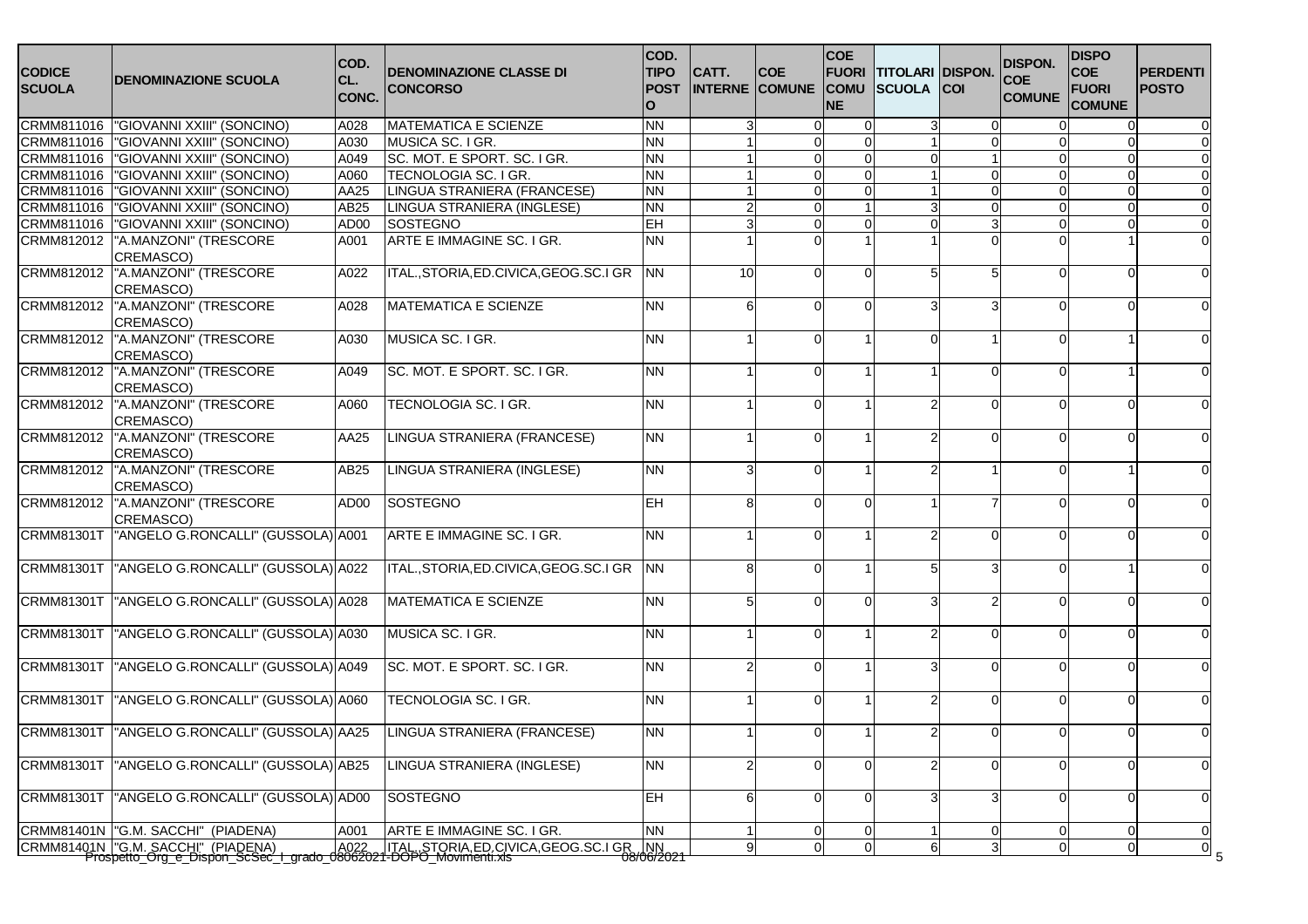| <b>CODICE</b><br><b>SCUOLA</b> | DENOMINAZIONE SCUOLA                                                       | COD.<br>CL.<br>CONC. | <b>DENOMINAZIONE CLASSE DI</b><br><b>CONCORSO</b> | COD.<br><b>TIPO</b><br><b>POST</b><br>$\Omega$ | CATT.          | <b>COE</b><br><b>INTERNE COMUNE COMU</b> | <b>COE</b><br><b>FUORI</b><br><b>NE</b> | <b>TITOLARI DISPON.</b><br><b>SCUOLA</b> | <b>ICOI</b>  | <b>DISPON.</b><br><b>COE</b><br><b>COMUNE</b> | <b>DISPO</b><br><b>COE</b><br><b>FUORI</b><br><b>COMUNE</b> | <b>PERDENTI</b><br><b>POSTO</b> |
|--------------------------------|----------------------------------------------------------------------------|----------------------|---------------------------------------------------|------------------------------------------------|----------------|------------------------------------------|-----------------------------------------|------------------------------------------|--------------|-----------------------------------------------|-------------------------------------------------------------|---------------------------------|
|                                | CRMM81401N  "G.M. SACCHI" (PIADENA)                                        | A028                 | <b>MATEMATICA E SCIENZE</b>                       | <b>NN</b>                                      | 5              | ∩                                        |                                         |                                          |              |                                               |                                                             |                                 |
|                                | CRMM81401N  "G.M. SACCHI" (PIADENA)                                        | A030                 | MUSICA SC. I GR.                                  | <b>NN</b>                                      |                |                                          |                                         |                                          |              |                                               |                                                             |                                 |
|                                | CRMM81401N  "G.M. SACCHI" (PIADENA)                                        | A049                 | SC. MOT. E SPORT. SC. I GR.                       | <b>NN</b>                                      |                |                                          | $\Omega$                                |                                          | n            |                                               |                                                             |                                 |
|                                | CRMM81401N   "G.M. SACCHI" (PIADENA)                                       | A060                 | TECNOLOGIA SC. I GR.                              | <b>NN</b>                                      |                | n                                        | $\Omega$                                |                                          |              |                                               |                                                             |                                 |
|                                | CRMM81401N  "G.M. SACCHI" (PIADENA)                                        | AA25                 | LINGUA STRANIERA (FRANCESE)                       | <b>NN</b>                                      |                |                                          | ∩                                       |                                          |              |                                               |                                                             |                                 |
|                                | CRMM81401N  "G.M. SACCHI" (PIADENA)                                        | AB25                 | LINGUA STRANIERA (INGLESE)                        | <b>NN</b>                                      |                | $\Omega$                                 | $\Omega$                                |                                          | $\Omega$     |                                               | ∩                                                           |                                 |
|                                | CRMM81401N  "G.M. SACCHI" (PIADENA)                                        | AD00                 | SOSTEGNO                                          | EH                                             |                | $\Omega$                                 | $\Omega$                                |                                          | 3            |                                               | O                                                           |                                 |
|                                | CRMM81501D  "A. STRADIVARI" (SOSPIRO)                                      | A001                 | ARTE E IMMAGINE SC. I GR.                         | <b>NN</b>                                      |                | $\Omega$                                 | $\Omega$                                |                                          | <sup>0</sup> |                                               |                                                             |                                 |
|                                | CRMM81501D  "A. STRADIVARI" (SOSPIRO)                                      | A022                 | ITAL., STORIA, ED. CIVICA, GEOG. SC. I GR         | <b>NN</b>                                      |                |                                          |                                         |                                          |              |                                               |                                                             |                                 |
|                                | CRMM81501D  "A. STRADIVARI" (SOSPIRO)                                      | A028                 | <b>MATEMATICA E SCIENZE</b>                       | <b>NN</b>                                      |                | $\Omega$                                 |                                         |                                          | 3            |                                               |                                                             |                                 |
|                                | CRMM81501D  "A. STRADIVARI" (SOSPIRO)                                      | A030                 | MUSICA SC. I GR.                                  | <b>NN</b>                                      |                |                                          | $\Omega$                                |                                          | $\Omega$     |                                               |                                                             |                                 |
|                                | CRMM81501D  "A. STRADIVARI" (SOSPIRO)                                      | A049                 | SC. MOT. E SPORT. SC. I GR.                       | <b>NN</b>                                      |                | $\Omega$                                 | $\Omega$                                |                                          | $\Omega$     |                                               | $\Omega$                                                    |                                 |
|                                | CRMM81501D  "A. STRADIVARI" (SOSPIRO)                                      | A060                 | TECNOLOGIA SC. I GR.                              | <b>NN</b>                                      |                |                                          | $\Omega$                                |                                          |              |                                               |                                                             |                                 |
|                                | CRMM81501D  "A. STRADIVARI" (SOSPIRO)                                      | AA25                 | LINGUA STRANIERA (FRANCESE)                       | <b>NN</b>                                      |                |                                          | $\Omega$                                |                                          | ∩            |                                               |                                                             |                                 |
|                                | CRMM81501D  "A. STRADIVARI" (SOSPIRO)                                      | AB25                 | LINGUA STRANIERA (INGLESE)                        | <b>NN</b>                                      |                |                                          | $\Omega$                                |                                          | <sup>0</sup> |                                               | $\Omega$                                                    |                                 |
|                                | CRMM81501D  "A. STRADIVARI" (SOSPIRO)                                      | AD00                 | <b>SOSTEGNO</b>                                   | EH                                             |                | ∩                                        | $\Omega$                                |                                          | 3            |                                               | $\Omega$                                                    |                                 |
| CRMM816019  "DON PRIMO         |                                                                            | A022                 | ITAL., STORIA, ED. CIVICA, GEOG. SC. I GR         | <b>NN</b>                                      |                |                                          |                                         |                                          |              |                                               |                                                             |                                 |
|                                | MAZZOLARI"(RIVAROLO)                                                       |                      |                                                   |                                                |                |                                          |                                         |                                          |              |                                               |                                                             |                                 |
| CRMM816019                     | <b>DON PRIMO</b>                                                           | A028                 | <b>IMATEMATICA E SCIENZE</b>                      | <b>NN</b>                                      |                |                                          | $\Omega$                                |                                          | ∩            |                                               |                                                             |                                 |
|                                | MAZZOLARI"(RIVAROLO)                                                       |                      |                                                   |                                                |                |                                          |                                         |                                          |              |                                               |                                                             |                                 |
| CRMM816019                     | "DON PRIMO                                                                 | AD00                 | SOSTEGNO                                          | <b>EH</b>                                      |                |                                          | $\Omega$                                |                                          |              |                                               |                                                             |                                 |
|                                | MAZZOLARI"(RIVAROLO)                                                       |                      |                                                   |                                                |                |                                          |                                         |                                          |              |                                               |                                                             |                                 |
| CRMM817015                     | "LUIGI CHIESA" (SPINO D'ADDA)                                              | A001                 | ARTE E IMMAGINE SC. I GR.                         | <b>NN</b>                                      |                |                                          |                                         |                                          | $\left($     |                                               |                                                             |                                 |
|                                | CRMM817015  "LUIGI CHIESA" (SPINO D'ADDA)                                  | A022                 | ITAL., STORIA, ED. CIVICA, GEOG. SC. I GR         | <b>NN</b>                                      | 8              | $\Omega$                                 | $\Omega$                                |                                          |              |                                               | O                                                           |                                 |
|                                | CRMM817015  "LUIGI CHIESA" (SPINO D'ADDA)                                  | A028                 | <b>MATEMATICA E SCIENZE</b>                       | <b>NN</b>                                      |                |                                          | $\Omega$                                |                                          |              |                                               |                                                             |                                 |
|                                | CRMM817015  "LUIGI CHIESA" (SPINO D'ADDA)                                  | A030                 | MUSICA SC. I GR.                                  | <b>NN</b>                                      |                |                                          |                                         |                                          |              |                                               |                                                             |                                 |
| CRMM817015                     | "LUIGI CHIESA" (SPINO D'ADDA)                                              | A049                 | SC. MOT. E SPORT. SC. I GR.                       | <b>NN</b>                                      |                |                                          |                                         |                                          | n            |                                               |                                                             |                                 |
|                                | CRMM817015  "LUIGI CHIESA" (SPINO D'ADDA)                                  | A060                 | TECNOLOGIA SC. I GR.                              | <b>NN</b>                                      |                | ∩                                        | $\Omega$                                |                                          | ∩            |                                               | ∩                                                           |                                 |
| CRMM817015                     | "LUIGI CHIESA" (SPINO D'ADDA)                                              | AA25                 | LINGUA STRANIERA (FRANCESE)                       | <b>NN</b>                                      |                | $\Omega$                                 | $\Omega$                                |                                          | $\Omega$     |                                               | ∩                                                           |                                 |
|                                | CRMM817015  "LUIGI CHIESA" (SPINO D'ADDA)                                  | AB25                 | LINGUA STRANIERA (INGLESE)                        | <b>NN</b>                                      |                |                                          |                                         |                                          | $\Omega$     |                                               |                                                             |                                 |
| CRMM817015                     | "LUIGI CHIESA" (SPINO D'ADDA)                                              | AD00                 | <b>SOSTEGNO</b>                                   | EH                                             | g              | $\Omega$                                 | $\Omega$                                |                                          | 7            |                                               |                                                             |                                 |
| CRMM818011                     | "DALMAZIO BIRAGO"RIVOLTA                                                   | A001                 | ARTE E IMMAGINE SC. I GR.                         | <b>NN</b>                                      |                |                                          |                                         |                                          |              |                                               |                                                             |                                 |
|                                | D'ADDA                                                                     |                      |                                                   |                                                |                |                                          |                                         |                                          |              |                                               |                                                             |                                 |
| CRMM818011                     | "DALMAZIO BIRAGO"RIVOLTA<br><b>D'ADDA</b>                                  | A022                 | ITAL., STORIA, ED. CIVICA, GEOG. SC. I GR         | <b>NN</b>                                      | 8              | ∩                                        | $\Omega$                                |                                          | $\Omega$     |                                               |                                                             |                                 |
| CRMM818011                     | "DALMAZIO BIRAGO"RIVOLTA<br>D'ADDA                                         | A028                 | <b>MATEMATICA E SCIENZE</b>                       | <b>NN</b>                                      | 5 <sup>1</sup> |                                          | $\Omega$                                |                                          | 3            |                                               |                                                             |                                 |
| CRMM818011                     | "DALMAZIO BIRAGO"RIVOLTA<br><b>D'ADDA</b>                                  | A030                 | MUSICA SC. I GR.                                  | <b>NN</b>                                      |                | 0                                        |                                         |                                          | $\Omega$     |                                               | $\Omega$                                                    |                                 |
| CRMM818011                     | "DALMAZIO BIRAGO"RIVOLTA<br><b>D'ADDA</b>                                  | A049                 | SC. MOT. E SPORT. SC. I GR.                       | <b>NN</b>                                      |                |                                          | $\Omega$                                |                                          | n            |                                               |                                                             | $\Omega$                        |
| CRMM818011                     | "DALMAZIO BIRAGO"RIVOLTA<br>D'ADDA                                         | A060                 | TECNOLOGIA SC. I GR.                              | <b>NN</b>                                      |                |                                          | $\Omega$                                |                                          | <sup>0</sup> |                                               |                                                             | $\Omega$                        |
| CRMM818011                     | "DALMAZIO BIRAGO"RIVOLTA                                                   | AA25                 | LINGUA STRANIERA (FRANCESE)                       | <b>NN</b>                                      |                |                                          |                                         |                                          |              |                                               |                                                             | $\Omega$                        |
|                                | D'ADDA<br>Prospetto_Org_e_Dispon_ScSec_I_grado_08062021-DOPO_Movimenti.xls |                      |                                                   | 08/06/2021                                     |                |                                          |                                         |                                          |              |                                               |                                                             |                                 |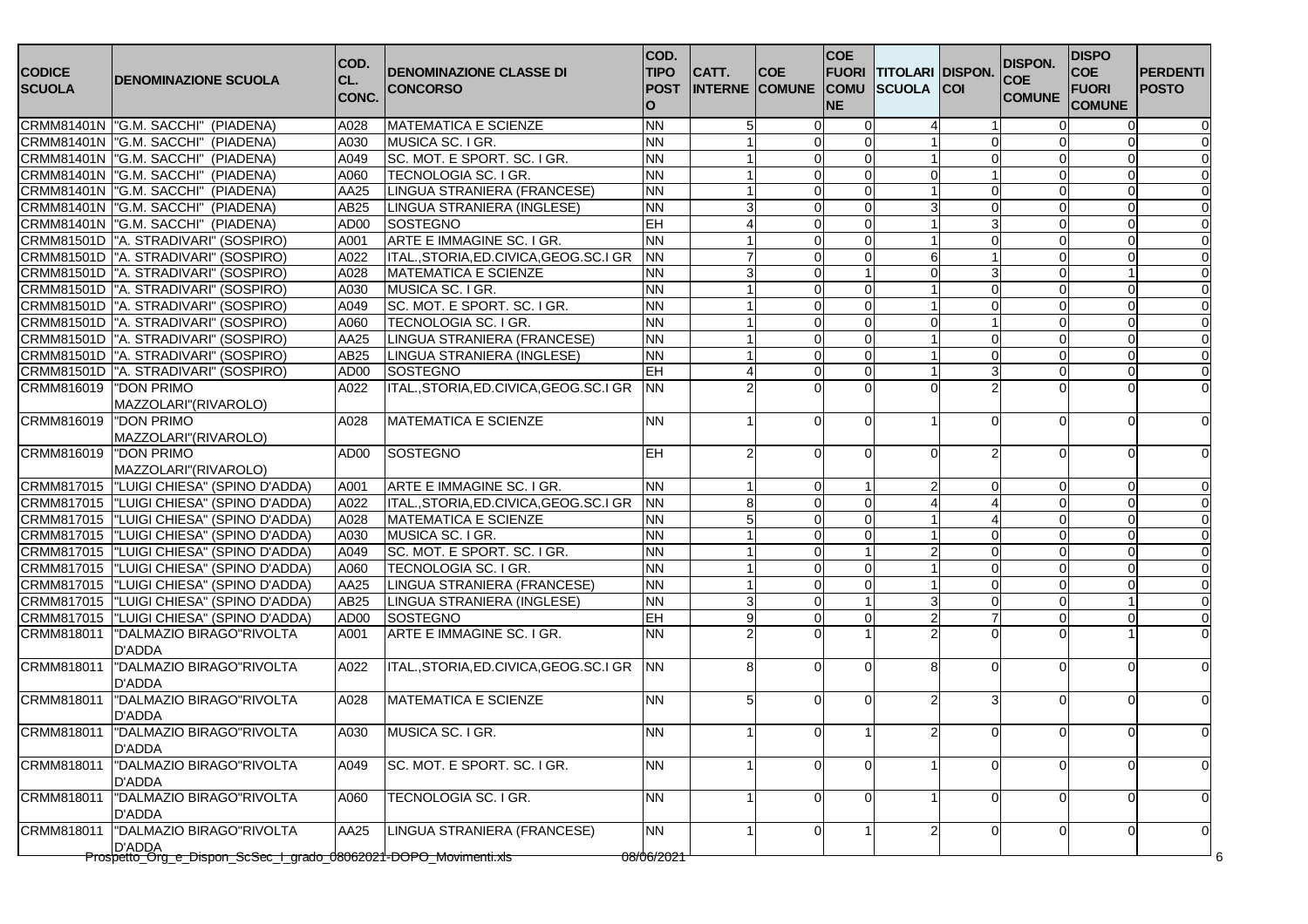| <b>CODICE</b><br><b>SCUOLA</b> | <b>DENOMINAZIONE SCUOLA</b>                                                                                                        | COD.<br>CL.<br>CONC. | <b>DENOMINAZIONE CLASSE DI</b><br><b>CONCORSO</b>                      | COD.<br><b>TIPO</b><br><b>POST</b><br>$\Omega$ | CATT.          | <b>COE</b><br><b>INTERNE COMUNE COMU</b> | <b>COE</b><br><b>FUORI</b><br><b>NE</b> | <b>TITOLARI DISPON.</b><br><b>SCUOLA</b> | <b>COI</b>     | <b>DISPON.</b><br><b>COE</b><br><b>COMUNE</b> | <b>DISPO</b><br><b>COE</b><br><b>FUORI</b><br><b>COMUNE</b> | <b>PERDENTI</b><br><b>POSTO</b> |
|--------------------------------|------------------------------------------------------------------------------------------------------------------------------------|----------------------|------------------------------------------------------------------------|------------------------------------------------|----------------|------------------------------------------|-----------------------------------------|------------------------------------------|----------------|-----------------------------------------------|-------------------------------------------------------------|---------------------------------|
| CRMM818011                     | "DALMAZIO BIRAGO"RIVOLTA<br>D'ADDA                                                                                                 | AB25                 | LINGUA STRANIERA (INGLESE)                                             | <b>NN</b>                                      | $\overline{2}$ |                                          |                                         |                                          |                |                                               |                                                             |                                 |
| CRMM818011                     | "DALMAZIO BIRAGO"RIVOLTA<br>D'ADDA                                                                                                 | AD00                 | <b>SOSTEGNO</b>                                                        | <b>EH</b>                                      | 6              | n                                        |                                         |                                          |                |                                               |                                                             |                                 |
|                                | CRMM81901R LEANDRO BERINZAGHI (PANDINO)<br>CRMM81901R LEANDRO BERINZAGHI (PANDINO) A022                                            | A001                 | ARTE E IMMAGINE SC. I GR.<br>ITAL., STORIA, ED. CIVICA, GEOG. SC. I GR | <b>NN</b><br><b>NN</b>                         |                | ∩                                        | ∩                                       |                                          |                |                                               |                                                             |                                 |
|                                | CRMM81901R LEANDRO BERINZAGHI (PANDINO)                                                                                            | A028                 | <b>MATEMATICA E SCIENZE</b>                                            | <b>NN</b>                                      |                | ∩                                        | $\Omega$                                |                                          |                |                                               | ∩                                                           |                                 |
|                                | CRMM81901R LEANDRO BERINZAGHI (PANDINO)                                                                                            | A030                 | MUSICA SC. I GR.                                                       | <b>NN</b>                                      |                | <sup>0</sup>                             |                                         |                                          | $\Omega$       |                                               |                                                             |                                 |
|                                |                                                                                                                                    |                      |                                                                        |                                                |                |                                          |                                         |                                          |                |                                               |                                                             |                                 |
|                                | CRMM81901R LEANDRO BERINZAGHI (PANDINO)                                                                                            | A049                 | SC. MOT. E SPORT. SC. I GR.                                            | <b>NN</b>                                      |                |                                          |                                         |                                          |                |                                               |                                                             |                                 |
|                                | CRMM81901R LEANDRO BERINZAGHI (PANDINO)                                                                                            | A060                 | TECNOLOGIA SC. I GR.                                                   | <b>NN</b>                                      |                | ∩                                        |                                         |                                          | $\Omega$       |                                               |                                                             |                                 |
|                                | CRMM81901R LEANDRO BERINZAGHI (PANDINO)                                                                                            | AA25                 | LINGUA STRANIERA (FRANCESE)                                            | <b>NN</b>                                      |                |                                          |                                         |                                          | $\Omega$       |                                               |                                                             |                                 |
|                                | CRMM81901R LEANDRO BERINZAGHI (PANDINO)                                                                                            | <b>AB25</b>          | LINGUA STRANIERA (INGLESE)                                             | <b>NN</b>                                      |                | n                                        | $\mathbf{0}$                            |                                          | $\Omega$       |                                               |                                                             |                                 |
|                                | CRMM81901R LEANDRO BERINZAGHI (PANDINO)                                                                                            | AD00                 | SOSTEGNO                                                               | EH                                             | 9              | ∩                                        | $\Omega$                                |                                          | 5              |                                               |                                                             |                                 |
| CRMM820011                     | SMS "MARCO GEROLAMO VIDA"<br>(CR)                                                                                                  | A001                 | ARTE E IMMAGINE SC. I GR.                                              | <b>NN</b>                                      |                |                                          |                                         |                                          |                |                                               |                                                             |                                 |
| CRMM820011                     | SMS "MARCO GEROLAMO VIDA"<br>(CR)                                                                                                  | A022                 | ITAL., STORIA, ED. CIVICA, GEOG. SC. I GR                              | <b>NN</b>                                      | 10             |                                          |                                         |                                          |                |                                               |                                                             |                                 |
| CRMM820011                     | SMS "MARCO GEROLAMO VIDA"<br>(CR)                                                                                                  | A028                 | <b>MATEMATICA E SCIENZE</b>                                            | <b>NN</b>                                      | 6              | ∩                                        | ∩                                       |                                          | 6              |                                               | ∩                                                           |                                 |
| CRMM820011                     | SMS "MARCO GEROLAMO VIDA"<br>(CR)                                                                                                  | A030                 | MUSICA SC. I GR.                                                       | <b>NN</b>                                      | 3              | ∩                                        | $\Omega$                                |                                          | $\Omega$       |                                               | ∩                                                           |                                 |
| CRMM820011                     | SMS "MARCO GEROLAMO VIDA"<br>(CR)                                                                                                  | A049                 | SC. MOT. E SPORT. SC. I GR.                                            | <b>NN</b>                                      | 2              | ∩                                        | ∩                                       |                                          |                |                                               |                                                             |                                 |
| CRMM820011                     | SMS "MARCO GEROLAMO VIDA"<br>(CR)                                                                                                  | A060                 | TECNOLOGIA SC. I GR.                                                   | <b>NN</b>                                      | $\overline{2}$ |                                          |                                         |                                          |                |                                               |                                                             |                                 |
| CRMM820011                     | SMS "MARCO GEROLAMO VIDA"<br>(CR)                                                                                                  | AA25                 | LINGUA STRANIERA (FRANCESE)                                            | <b>NN</b>                                      | 2              | ∩                                        |                                         |                                          |                |                                               |                                                             |                                 |
| CRMM820011                     | SMS "MARCO GEROLAMO VIDA"<br>(CR)                                                                                                  | AB25                 | LINGUA STRANIERA (INGLESE)                                             | <b>NN</b>                                      | 3              | n                                        | ∩                                       |                                          | $\Omega$       |                                               | ∩                                                           |                                 |
| CRMM820011                     | SMS "MARCO GEROLAMO VIDA"<br>(CR)                                                                                                  | AB56                 | <b>CHITARRA</b>                                                        | <b>NN</b>                                      |                | ∩                                        | ∩                                       |                                          | $\Omega$       |                                               | ∩                                                           |                                 |
| CRMM820011                     | SMS "MARCO GEROLAMO VIDA"<br>(CR)                                                                                                  | AC56                 | <b>CLARINETTO</b>                                                      | <b>NN</b>                                      |                | ∩                                        | ∩                                       |                                          | $\Omega$       |                                               |                                                             |                                 |
| CRMM820011                     | SMS "MARCO GEROLAMO VIDA"<br>(CR)                                                                                                  | AD00                 | SOSTEGNO                                                               | <b>EH</b>                                      | 12             | $\Omega$                                 |                                         |                                          | з              |                                               |                                                             |                                 |
| CRMM820011                     | SMS "MARCO GEROLAMO VIDA"<br>(CR)                                                                                                  | AJ56                 | <b>PIANOFORTE</b>                                                      | <b>NN</b>                                      |                |                                          | ∩                                       |                                          | ∩              |                                               |                                                             |                                 |
| CRMM820011                     | <b>SMS "MARCO GEROLAMO VIDA"</b><br>(CR)                                                                                           | AL56                 | <b>TROMBA</b>                                                          | <b>NN</b>                                      |                | 0                                        |                                         |                                          |                |                                               |                                                             |                                 |
| CRMM820011                     | SMS "MARCO GEROLAMO VIDA"<br>(CR)                                                                                                  | AM56                 | <b>VIOLINO</b>                                                         | <b>NN</b>                                      |                | n                                        | $\Omega$                                |                                          | $\Omega$       |                                               |                                                             | $\Omega$                        |
|                                | CRMM82101R SMS ANTONIO CAMPI (CREMONA)                                                                                             | A001                 | ARTE E IMMAGINE SC. I GR.                                              | <b>NN</b>                                      |                |                                          | $\Omega$                                |                                          | $\Omega$       |                                               | $\Omega$                                                    | $\mathbf 0$                     |
|                                | CRMM82101R SMS ANTONIO CAMPI (CREMONA)                                                                                             | A022                 | ITAL., STORIA, ED. CIVICA, GEOG. SC. I GR                              | <b>NN</b>                                      | 9              | $\Omega$                                 | $\Omega$                                |                                          | $\Omega$       |                                               | $\Omega$                                                    | $\mathbf 0$                     |
|                                | CRMM82101R SMS ANTONIO CAMPI (CREMONA)                                                                                             | A028                 | <b>MATEMATICA E SCIENZE</b>                                            | <b>NN</b>                                      | 5              |                                          | $\Omega$                                |                                          | $\overline{2}$ |                                               | $\Omega$                                                    | $\mathbf 0$                     |
|                                |                                                                                                                                    |                      |                                                                        |                                                |                | <sup>0</sup>                             | $\Omega$                                |                                          | $\mathbf 0$    |                                               | $\mathbf 0$                                                 | $\mathbf 0$                     |
|                                | CRMM82101R SMS ANTONIO CAMPI (CREMONA)   A030 MUSICA SC. I GR.<br>Prospetto_Org_e_Dispon_ScSec_I_grado_08062021-DOPO_Movimenti.xls |                      |                                                                        | $\frac{ NN }{08/06/2021}$                      |                |                                          |                                         |                                          |                |                                               |                                                             |                                 |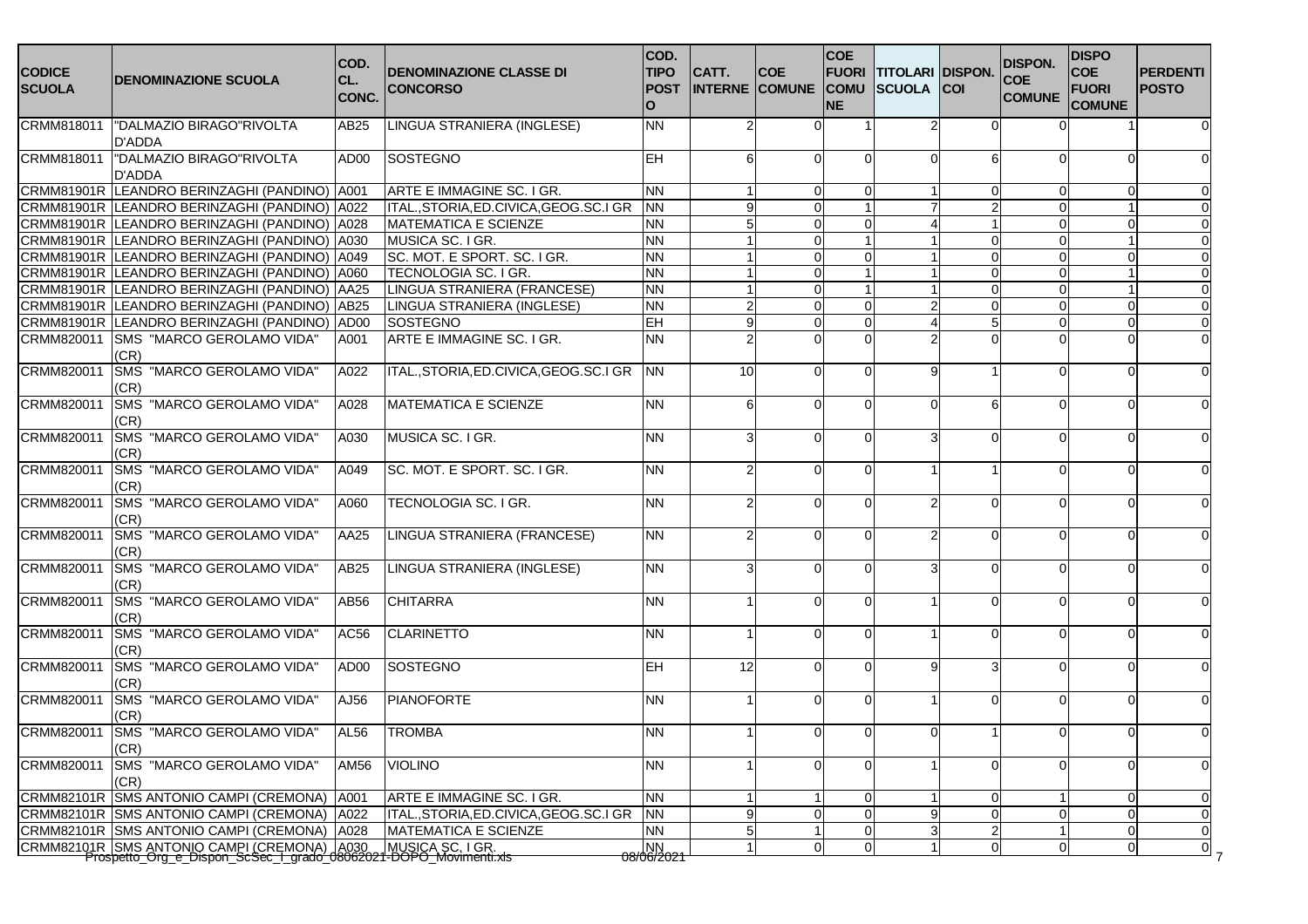|                     |                                                                  | COD.             |                                           | COD.                  |                       |                | <b>COE</b>              |                               |              | <b>DISPON.</b> | <b>DISPO</b>  |                 |
|---------------------|------------------------------------------------------------------|------------------|-------------------------------------------|-----------------------|-----------------------|----------------|-------------------------|-------------------------------|--------------|----------------|---------------|-----------------|
| <b>CODICE</b>       | <b>DENOMINAZIONE SCUOLA</b>                                      | CL.              | <b>DENOMINAZIONE CLASSE DI</b>            | <b>TIPO</b>           | CATT.                 | <b>COE</b>     |                         | <b>FUORI TITOLARI DISPON.</b> |              | <b>COE</b>     | <b>COE</b>    | <b>PERDENTI</b> |
| <b>SCUOLA</b>       |                                                                  | <b>CONC.</b>     | <b>CONCORSO</b>                           | <b>POST</b>           | <b>INTERNE COMUNE</b> |                | <b>COMU</b>             | <b>SCUOLA COI</b>             |              | <b>COMUNE</b>  | <b>FUORI</b>  | <b>POSTO</b>    |
|                     |                                                                  |                  |                                           | O                     |                       |                | <b>NE</b>               |                               |              |                | <b>COMUNE</b> |                 |
|                     | CRMM82101R SMS ANTONIO CAMPI (CREMONA)                           | A049             | SC. MOT. E SPORT. SC. I GR.               | <b>NN</b>             |                       |                |                         |                               | <sup>0</sup> |                | $\mathbf{0}$  |                 |
|                     | CRMM82101R SMS ANTONIO CAMPI (CREMONA)                           | A060             | TECNOLOGIA SC. I GR.                      | <b>NN</b>             |                       |                | $\Omega$                |                               | ∩            |                |               |                 |
|                     | CRMM82101R SMS ANTONIO CAMPI (CREMONA)                           | <b>AB25</b>      | LINGUA STRANIERA (INGLESE)                | <b>NN</b>             |                       |                | $\Omega$                |                               | 0            |                | $\Omega$      |                 |
|                     | CRMM82101R SMS ANTONIO CAMPI (CREMONA)                           | <b>AB56</b>      | <b>CHITARRA</b>                           | <b>NN</b>             |                       |                | $\Omega$                |                               | <sup>0</sup> |                |               |                 |
|                     | CRMM82101R SMS ANTONIO CAMPI (CREMONA)                           | <b>AC25</b>      | LINGUA STRANIERA (SPAGNOLO)               | <b>NN</b>             |                       |                |                         |                               | ∩            |                |               |                 |
|                     | CRMM82101R SMS ANTONIO CAMPI (CREMONA)                           | AD <sub>00</sub> | <b>SOSTEGNO</b>                           | <b>EH</b>             |                       |                | $\Omega$                |                               |              |                |               |                 |
|                     | CRMM82101R SMS ANTONIO CAMPI (CREMONA)                           | AD <sub>25</sub> | LINGUA STRANIERA (TEDESCO)                | <b>NN</b>             |                       | $\Omega$       | -C                      |                               | <sup>0</sup> |                |               |                 |
|                     | CRMM82101R SMS ANTONIO CAMPI (CREMONA)                           | AJ56             | <b>PIANOFORTE</b>                         | <b>NN</b>             |                       | $\Omega$       | 0                       |                               | <sup>0</sup> |                |               |                 |
|                     | CRMM82101R SMS ANTONIO CAMPI (CREMONA)                           | AL56             | <b>TROMBA</b>                             | <b>NN</b>             |                       | $\Omega$       | $\sqrt{ }$              |                               |              |                |               |                 |
|                     | CRMM82101R SMS ANTONIO CAMPI (CREMONA)                           | AM56             | <b>VIOLINO</b>                            | <b>NN</b>             |                       |                | $\Omega$                |                               | n            |                |               |                 |
|                     | CRMM82201L ANNA FRANK (CREMONA)                                  | A001             | ARTE E IMMAGINE SC. I GR.                 | <b>NN</b>             |                       | $\Omega$       | $\Omega$                |                               | $\Omega$     |                |               |                 |
|                     | CRMM82201L ANNA FRANK (CREMONA)                                  | A022             | ITAL., STORIA, ED. CIVICA, GEOG. SC. I GR | <b>NN</b>             | 10                    |                | $\Omega$                | 10                            | ∩            |                |               |                 |
|                     | CRMM82201L ANNA FRANK (CREMONA)                                  | A028             | <b>MATEMATICA E SCIENZE</b>               | <b>NN</b>             |                       |                |                         |                               |              |                |               |                 |
|                     | CRMM82201L ANNA FRANK (CREMONA)                                  | A030             | MUSICA SC. I GR.                          | <b>NN</b>             |                       | $\Omega$       | $\Omega$                |                               | ∩            |                | ∩             |                 |
|                     | CRMM82201L ANNA FRANK (CREMONA)                                  | A049             | SC. MOT. E SPORT. SC. I GR.               | <b>NN</b>             |                       | $\Omega$       | $\Omega$                |                               |              |                | O             |                 |
|                     | CRMM82201L ANNA FRANK (CREMONA)                                  | A060             | TECNOLOGIA SC. I GR.                      | <b>NN</b>             |                       | $\Omega$       | $\sqrt{ }$              |                               | 0            |                |               |                 |
|                     | CRMM82201L ANNA FRANK (CREMONA)                                  | AA25             | LINGUA STRANIERA (FRANCESE)               | <b>NN</b>             |                       |                | $\sqrt{ }$              |                               |              |                |               |                 |
|                     | CRMM82201L ANNA FRANK (CREMONA)                                  | AB25             | LINGUA STRANIERA (INGLESE)                | <b>NN</b>             |                       |                | $\sqrt{ }$              |                               |              |                |               |                 |
|                     | CRMM82201L ANNA FRANK (CREMONA)                                  | AD <sub>00</sub> | SOSTEGNO                                  | <b>EH</b>             | 8                     |                | $\sqrt{ }$              |                               |              |                |               |                 |
|                     | CRMM82301C SESTO CREMONESE                                       | A022             | ITAL., STORIA, ED. CIVICA, GEOG. SC. I GR | <b>NN</b>             |                       | $\Omega$       | $\Omega$                |                               |              |                |               |                 |
|                     | CRMM82301C SESTO CREMONESE                                       | A028             | <b>MATEMATICA E SCIENZE</b>               | <b>NN</b>             |                       |                | $\Omega$                |                               |              |                |               |                 |
|                     | CRMM82301C SESTO CREMONESE                                       | A030             | MUSICA SC. I GR.                          | <b>NN</b>             |                       |                |                         |                               |              |                |               |                 |
|                     | CRMM82301C SESTO CREMONESE                                       | A060             | <b>TECNOLOGIA SC. I GR.</b>               | <b>NN</b>             |                       |                |                         |                               |              |                |               |                 |
|                     | CRMM82301C SESTO CREMONESE                                       | AB25             | LINGUA STRANIERA (INGLESE)                | <b>NN</b>             |                       | $\Omega$       | $\Omega$                |                               | 0            |                | $\Omega$      |                 |
|                     | CRMM824018 SC. SEC. I GR "VIRGILIO" (CR)                         | A001             | ARTE E IMMAGINE SC. I GR.                 | <b>NN</b>             |                       |                |                         |                               | $\Omega$     |                |               |                 |
|                     | CRMM824018 SC. SEC. I GR "VIRGILIO" (CR)                         | A022             | ITAL., STORIA, ED. CIVICA, GEOG. SC. I GR | <b>NN</b>             | 14                    | $\Omega$       | $\overline{\mathbf{1}}$ | 14                            | $\Omega$     |                |               |                 |
|                     | CRMM824018 SC. SEC. I GR "VIRGILIO" (CR)                         | A028             | <b>MATEMATICA E SCIENZE</b>               | <b>NN</b>             |                       |                | $\Omega$                | 8                             |              |                |               |                 |
|                     | CRMM824018   SC. SEC. I GR "VIRGILIO" (CR)                       | A030             | <b>MUSICA SC. I GR.</b>                   | <b>NN</b>             |                       | $\Omega$       |                         |                               | $\Omega$     |                |               |                 |
|                     | CRMM824018   SC. SEC. I GR "VIRGILIO" (CR)                       | A049             | SC. MOT. E SPORT. SC. I GR.               | <b>NN</b>             |                       | 0              |                         |                               |              |                |               |                 |
|                     | CRMM824018 SC. SEC. I GR "VIRGILIO" (CR)                         | A060             | TECNOLOGIA SC. I GR.                      | <b>NN</b>             |                       |                |                         |                               |              |                |               |                 |
|                     | CRMM824018 SC. SEC. I GR "VIRGILIO" (CR)                         | AA25             | LINGUA STRANIERA (FRANCESE)               | <b>NN</b>             |                       |                |                         |                               |              |                |               |                 |
|                     | CRMM824018   SC. SEC. I GR "VIRGILIO" (CR)                       | AB25             | LINGUA STRANIERA (INGLESE)                | <b>NN</b>             |                       | $\Omega$       | -C                      |                               | $\Omega$     |                | 0             |                 |
|                     | CRMM824018 SC. SEC. I GR "VIRGILIO" (CR)                         | AD <sub>00</sub> | <b>SOSTEGNO</b>                           | <b>EH</b>             | 10                    | $\Omega$       | $\Omega$                | 10                            | $\Omega$     |                |               |                 |
| CRMM825014          | <b>OMBRIANO</b>                                                  | A001             | ARTE E IMMAGINE SC. I GR.                 | <b>NN</b>             |                       |                |                         |                               |              |                |               |                 |
| CRMM825014          | <b>OMBRIANO</b>                                                  | A022             | ITAL., STORIA, ED. CIVICA, GEOG. SC. I GR | <b>NN</b>             |                       | $\Omega$       | $\Omega$                |                               |              |                |               |                 |
| CRMM825014          | <b>OMBRIANO</b>                                                  | A028             | <b>MATEMATICA E SCIENZE</b>               | <b>NN</b>             |                       | $\Omega$       |                         |                               |              |                |               |                 |
| CRMM825014          | <b>OMBRIANO</b>                                                  | A030             | MUSICA SC. I GR.                          | <b>NN</b>             |                       | 0              | $\Omega$                |                               | <sup>0</sup> |                |               |                 |
| CRMM825014          | <b>OMBRIANO</b>                                                  | A049             | SC. MOT. E SPORT. SC. I GR.               | <b>NN</b>             |                       | $\Omega$       | $\Omega$                |                               |              |                |               |                 |
| CRMM825014 OMBRIANO |                                                                  | A060             | TECNOLOGIA SC. I GR.                      | <b>NN</b>             |                       | $\overline{0}$ | 0                       |                               | 0            | $\Omega$       | 0             | 0               |
| CRMM825014          | <b>OMBRIANO</b>                                                  | AA25             | LINGUA STRANIERA (FRANCESE)               | <b>NN</b>             |                       | $\mathbf 0$    |                         |                               | $\Omega$     |                | $\Omega$      | $\mathbf 0$     |
| CRMM825014 OMBRIANO |                                                                  | AB25             | LINGUA STRANIERA (INGLESE)                | <b>NN</b>             |                       | $\mathbf 0$    | $\Omega$                |                               |              |                |               |                 |
| CRMM825014          | <b>OMBRIANO</b>                                                  | AB56             | <b>CHITARRA</b>                           | <b>NN</b>             |                       | $\Omega$       |                         |                               |              |                |               |                 |
| CRMM825014          | <b>OMBRIANO</b>                                                  | AC25             | LINGUA STRANIERA (SPAGNOLO)               | <b>NN</b>             |                       |                | $\Omega$                |                               |              |                |               | $\Omega$        |
| CRMM825014          | <b>OMBRIANO</b>                                                  | AD00             | <b>SOSTEGNO</b>                           | <b>EH</b>             |                       | 0              | 0                       |                               | 6            |                | 0             | $\mathbf 0$     |
| CRMM825014 OMBRIANO |                                                                  | AG56             | <b>FLAUTO</b>                             | ΝŊ                    |                       | $\mathbf 0$    | 0                       |                               | 0            |                |               | $\mathbf 0$     |
|                     | Prospetto_Org_e_Dispon_ScSec_I_grado_08062021-DOPO_Movimenti.xls |                  |                                           | <del>08/06/2021</del> |                       |                |                         |                               |              |                |               | 8               |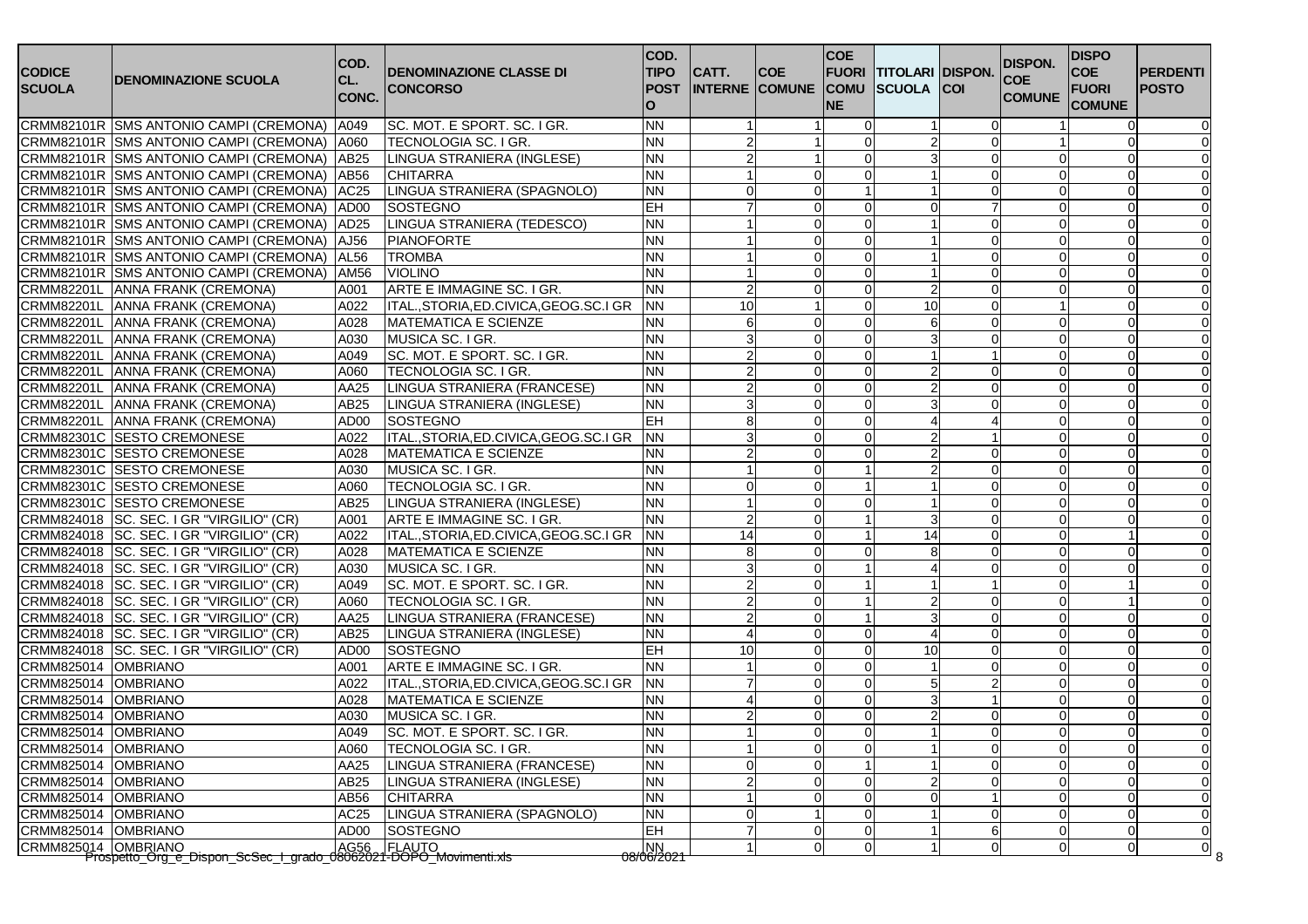| <b>CODICE</b><br><b>SCUOLA</b> | IDENOMINAZIONE SCUOLA                                                         | COD.<br>CL.<br>CONC. | <b>DENOMINAZIONE CLASSE DI</b><br><b>CONCORSO</b> | COD.<br><b>TIPO</b><br><b>POST</b><br>$\Omega$ | CATT.           | <b>COE</b><br><b>INTERNE COMUNE</b> | <b>COE</b><br><b>FUORI</b><br><b>COMU</b><br><b>NE</b> | <b>TITOLARI DISPON.</b><br><b>SCUOLA</b> | <b>COI</b>     | <b>DISPON.</b><br><b>COE</b><br><b>COMUNE</b> | <b>DISPO</b><br><b>COE</b><br><b>FUORI</b><br><b>COMUNE</b> | <b>PERDENTI</b><br><b>POSTO</b> |
|--------------------------------|-------------------------------------------------------------------------------|----------------------|---------------------------------------------------|------------------------------------------------|-----------------|-------------------------------------|--------------------------------------------------------|------------------------------------------|----------------|-----------------------------------------------|-------------------------------------------------------------|---------------------------------|
| CRMM825014                     | <b>OMBRIANO</b>                                                               | AJ56                 | PIANOFORTE                                        | <b>NN</b>                                      |                 |                                     |                                                        |                                          | $\Omega$       |                                               |                                                             |                                 |
| CRMM825014                     | <b>OMBRIANO</b>                                                               | $\overline{AM56}$    | <b>VIOLINO</b>                                    | <b>NN</b>                                      |                 | $\Omega$                            | $\Omega$                                               |                                          | $\Omega$       |                                               | $\Omega$                                                    |                                 |
|                                | CRMM82601X ALFREDO GALMOZZI (CREMA)                                           | A001                 | ARTE E IMMAGINE SC. I GR.                         | <b>NN</b>                                      | 2               | $\Omega$                            | $\Omega$                                               |                                          | $\Omega$       |                                               | $\Omega$                                                    |                                 |
|                                | CRMM82601X ALFREDO GALMOZZI (CREMA)                                           | A022                 | ITAL., STORIA, ED. CIVICA, GEOG. SC. I GR         | <b>NN</b>                                      | $\overline{6}$  |                                     | ∩                                                      | 13                                       | 3              |                                               | $\Omega$                                                    |                                 |
|                                | CRMM82601X ALFREDO GALMOZZI (CREMA)                                           | A028                 | MATEMATICA E SCIENZE                              | <b>NN</b>                                      | $\overline{10}$ |                                     | $\Omega$                                               |                                          | 6              |                                               | $\Omega$                                                    |                                 |
|                                | CRMM82601X ALFREDO GALMOZZI (CREMA)                                           | A030                 | MUSICA SC. I GR.                                  | <b>NN</b>                                      |                 |                                     | ∩                                                      |                                          | $\Omega$       |                                               | $\Omega$                                                    |                                 |
|                                | CRMM82601X ALFREDO GALMOZZI (CREMA)                                           | A049                 | SC. MOT. E SPORT. SC. I GR.                       | <b>NN</b>                                      | $\overline{2}$  | $\Omega$                            | $\Omega$                                               |                                          | $\mathbf 0$    |                                               | $\Omega$                                                    |                                 |
|                                | CRMM82601X ALFREDO GALMOZZI (CREMA)                                           | A060                 | TECNOLOGIA SC. I GR.                              | <b>NN</b>                                      | $\overline{2}$  | $\Omega$                            |                                                        |                                          | $\mathbf 0$    |                                               | $\Omega$                                                    |                                 |
|                                | CRMM82601X ALFREDO GALMOZZI (CREMA)                                           | AA25                 | LINGUA STRANIERA (FRANCESE)                       | <b>NN</b>                                      |                 |                                     | $\Omega$                                               |                                          | $\Omega$       |                                               | $\Omega$                                                    |                                 |
|                                | CRMM82601X ALFREDO GALMOZZI (CREMA)                                           | AB25                 | LINGUA STRANIERA (INGLESE)                        | <b>NN</b>                                      |                 | $\Omega$                            | ∩                                                      |                                          | $\Omega$       |                                               | $\Omega$                                                    |                                 |
|                                | CRMM82601X ALFREDO GALMOZZI (CREMA)                                           | AB56                 | <b>CHITARRA</b>                                   | <b>NN</b>                                      |                 |                                     | $\Omega$                                               |                                          |                |                                               | $\Omega$                                                    |                                 |
|                                | CRMM82601X ALFREDO GALMOZZI (CREMA)                                           | AC25                 | LINGUA STRANIERA (SPAGNOLO)                       | <b>NN</b>                                      |                 |                                     | $\Omega$                                               |                                          | $\mathbf 0$    |                                               | $\mathbf 0$                                                 |                                 |
|                                | CRMM82601X ALFREDO GALMOZZI (CREMA)                                           | AC56                 | <b>CLARINETTO</b>                                 | <b>NN</b>                                      |                 | $\Omega$                            | $\Omega$                                               |                                          | $\mathbf 0$    |                                               | $\Omega$                                                    |                                 |
|                                | CRMM82601X ALFREDO GALMOZZI (CREMA)                                           | AD <sub>00</sub>     | SOSTEGNO                                          | EH                                             | 11              | $\Omega$                            | $\Omega$                                               |                                          | 9              |                                               | $\Omega$                                                    |                                 |
|                                | CRMM82601X ALFREDO GALMOZZI (CREMA)                                           | AG56                 | <b>FLAUTO</b>                                     | <b>NN</b>                                      |                 | $\Omega$                            | $\Omega$                                               |                                          | $\mathbf 0$    |                                               | $\Omega$                                                    |                                 |
|                                | CRMM82601X ALFREDO GALMOZZI (CREMA)                                           | AI56                 | PERCUSSIONI                                       | <b>NN</b>                                      |                 | $\Omega$                            | $\Omega$                                               |                                          | $\Omega$       |                                               | $\Omega$                                                    |                                 |
|                                | CRMM82601X ALFREDO GALMOZZI (CREMA)                                           | AJ56                 | PIANOFORTE                                        | <b>NN</b>                                      |                 |                                     | $\Omega$                                               |                                          | $\Omega$       |                                               | $\Omega$                                                    |                                 |
|                                | CRMM82701Q   "GIOVANNI VAILATI" (CREMA)                                       | A001                 | ARTE E IMMAGINE SC. I GR.                         | <b>NN</b>                                      |                 |                                     | ∩                                                      |                                          | $\Omega$       |                                               | $\Omega$                                                    |                                 |
|                                | CRMM82701Q  "GIOVANNI VAILATI" (CREMA)                                        | A022                 | ITAL., STORIA, ED. CIVICA, GEOG. SC. I GR         | <b>NN</b>                                      | 8               |                                     | $\Omega$                                               |                                          | 6              |                                               | $\Omega$                                                    |                                 |
|                                | CRMM82701Q   "GIOVANNI VAILATI" (CREMA)                                       | A028                 | <b>IMATEMATICA E SCIENZE</b>                      | <b>NN</b>                                      |                 | O                                   | $\Omega$                                               |                                          |                |                                               | $\Omega$                                                    |                                 |
|                                | CRMM82701Q  "GIOVANNI VAILATI" (CREMA)                                        | A030                 | MUSICA SC. I GR.                                  | <b>NN</b>                                      |                 |                                     | $\Omega$                                               |                                          | $\Omega$       |                                               | $\Omega$                                                    |                                 |
|                                | CRMM82701Q  "GIOVANNI VAILATI" (CREMA)                                        | A049                 | SC. MOT. E SPORT. SC. I GR.                       | <b>NN</b>                                      |                 |                                     |                                                        |                                          | $\Omega$       |                                               |                                                             |                                 |
|                                | CRMM82701Q  "GIOVANNI VAILATI" (CREMA)                                        | A060                 | TECNOLOGIA SC. I GR.                              | <b>NN</b>                                      |                 | ∩                                   |                                                        |                                          | $\Omega$       |                                               | $\Omega$                                                    |                                 |
|                                | CRMM82701Q  "GIOVANNI VAILATI" (CREMA)                                        | AA25                 | LINGUA STRANIERA (FRANCESE)                       | <b>NN</b>                                      | ∩               | ∩                                   |                                                        |                                          | $\Omega$       |                                               |                                                             |                                 |
|                                | CRMM82701Q  "GIOVANNI VAILATI" (CREMA)                                        | AB25                 | LINGUA STRANIERA (INGLESE)                        | <b>NN</b>                                      |                 | $\Omega$                            | $\Omega$                                               |                                          | $\mathbf 0$    |                                               | $\Omega$                                                    |                                 |
|                                | CRMM82701Q  "GIOVANNI VAILATI" (CREMA)                                        | AD00                 | <b>SOSTEGNO</b>                                   | EH                                             |                 |                                     | $\Omega$                                               |                                          |                |                                               | $\Omega$                                                    |                                 |
|                                | CRMM82701Q  "GIOVANNI VAILATI" (CREMA)                                        | AD25                 | LINGUA STRANIERA (TEDESCO)                        | <b>NN</b>                                      |                 | $\Omega$                            | $\Omega$                                               |                                          |                |                                               | $\Omega$                                                    |                                 |
|                                | CRMM82801G  "L.BENVENUTI"(BAGNOLO                                             | A001                 | ARTE E IMMAGINE SC. I GR.                         | <b>NN</b>                                      |                 |                                     |                                                        |                                          | $\Omega$       |                                               |                                                             |                                 |
|                                | CREMASCO)                                                                     |                      |                                                   |                                                |                 |                                     |                                                        |                                          |                |                                               |                                                             |                                 |
|                                | CRMM82801G  "L.BENVENUTI"(BAGNOLO                                             | A022                 | ITAL., STORIA, ED. CIVICA, GEOG. SC. I GR         | <b>NN</b>                                      | 8               | ∩                                   |                                                        |                                          | $\Omega$       |                                               |                                                             |                                 |
|                                | CREMASCO)                                                                     |                      |                                                   |                                                |                 |                                     |                                                        |                                          |                |                                               |                                                             |                                 |
| CRMM82801G                     | <b>L.BENVENUTI"</b> (BAGNOLO                                                  | A028                 | IMATEMATICA E SCIENZE                             | <b>NN</b>                                      | 5               | $\Omega$                            | $\Omega$                                               |                                          | $\mathcal{P}$  |                                               | $\Omega$                                                    |                                 |
|                                | CREMASCO)<br>CRMM82801G  "L.BENVENUTI"(BAGNOLO                                | A030                 | MUSICA SC. I GR.                                  | <b>NN</b>                                      |                 |                                     | $\Omega$                                               |                                          | $\Omega$       |                                               | $\Omega$                                                    |                                 |
|                                | CREMASCO)<br>CRMM82801G  "L.BENVENUTI"(BAGNOLO                                | A049                 | SC. MOT. E SPORT. SC. I GR.                       | <b>NN</b>                                      | 2               |                                     |                                                        |                                          |                |                                               |                                                             |                                 |
|                                | CREMASCO)                                                                     |                      |                                                   |                                                |                 |                                     |                                                        |                                          |                |                                               |                                                             |                                 |
|                                | CRMM82801G  "L.BENVENUTI"(BAGNOLO<br>CREMASCO)                                | A060                 | <b>TECNOLOGIA SC. I GR.</b>                       | <b>NN</b>                                      |                 | $\mathbf 0$                         |                                                        |                                          | $\overline{0}$ | $\Omega$                                      | $\overline{0}$                                              | 0                               |
| <b>CRMM82801G</b>              | "L.BENVENUTI"(BAGNOLO<br>CREMASCO)                                            | AA25                 | LINGUA STRANIERA (FRANCESE)                       | <b>NN</b>                                      |                 | ∩                                   | $\Omega$                                               |                                          | $\Omega$       |                                               | $\Omega$                                                    |                                 |
|                                | CRMM82801G  "L.BENVENUTI"(BAGNOLO<br>CREMASCO)                                | AB25                 | LINGUA STRANIERA (INGLESE)                        | <b>NN</b>                                      |                 |                                     | O                                                      |                                          | $\Omega$       |                                               | $\Omega$                                                    |                                 |
|                                | CRMM82801G  "L.BENVENUTI"(BAGNOLO                                             | AD00                 | SOSTEGNO                                          | $H_1$                                          | 8               |                                     | O                                                      |                                          |                |                                               | $\Omega$                                                    |                                 |
|                                | CREMASCO)<br>Prospetto_Org_e_Dispon_ScSec_I_grado_08062021-DOPO_Movimenti.xls |                      |                                                   | 08/06/2021                                     |                 |                                     |                                                        |                                          |                |                                               |                                                             |                                 |